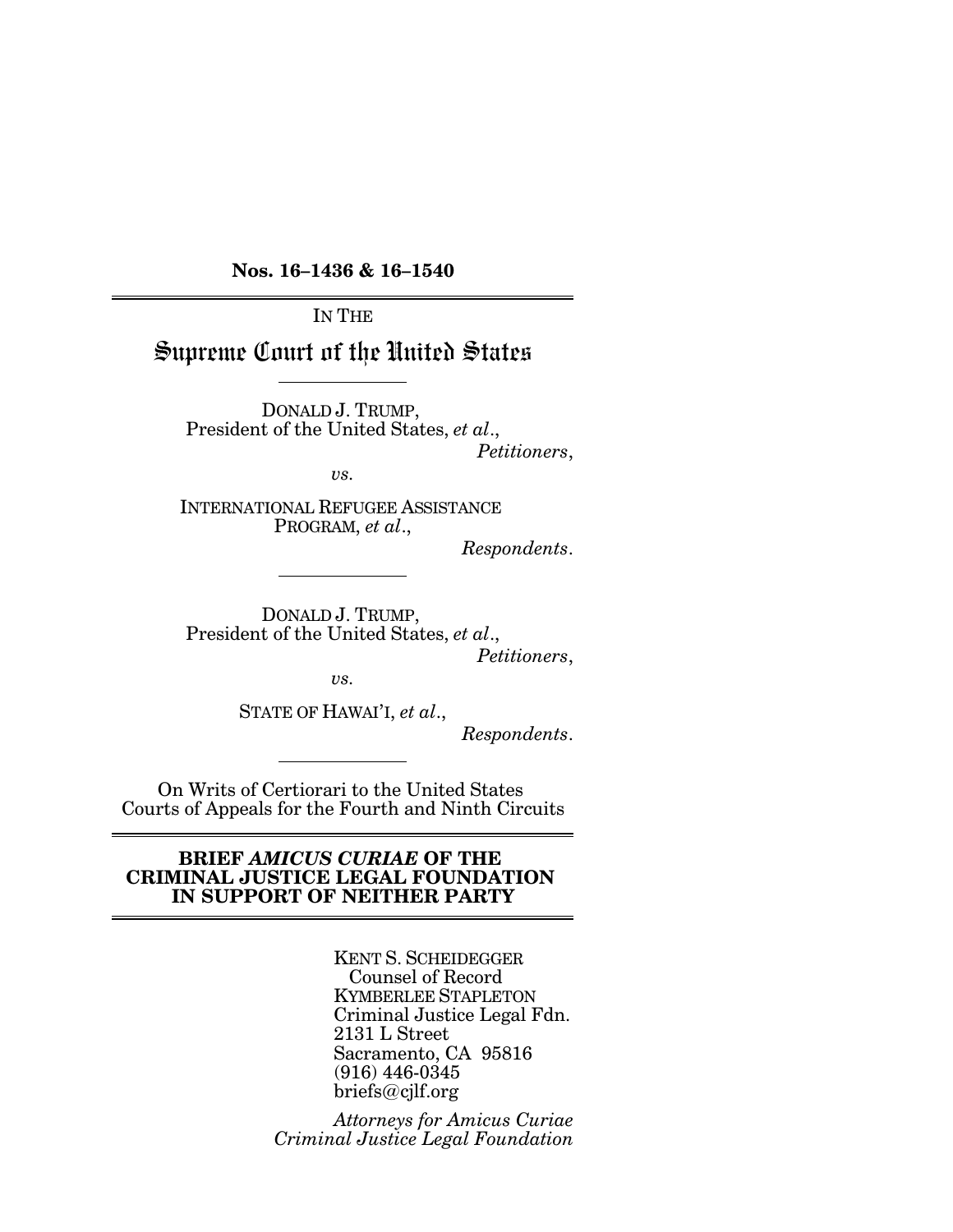#### **QUESTIONS PRESENTED**

These cases involve the validity of Executive Order No. 13780, 82 Fed. Reg. 13209 (Mar. 6, 2017). Section 2(c) of that order suspends for 90 days the entry of foreign nationals from 6 countries that Congress or the Executive previously designated as presenting heightened terrorism-related risks, subject to case-by-case waivers. Section 6(a) suspends refugee admissions for 120 days. Section 6(b) reduces the number of refugees to be admitted in Fiscal Year 2017.

The questions presented are:

1. Whether respondents' challenge to the temporary suspension of entry of aliens abroad is justiciable.

2. Whether section 2(c)'s temporary suspension of entry violates the Establishment Clause.

3. Whether the global injunction, which rests on alleged injury to a single individual plaintiff, is impermissibly overbroad.

4. Whether the order complies with the Immigration and Nationality Act.

5. Whether the challenges to section  $2(c)$  became moot on June 14, 2017.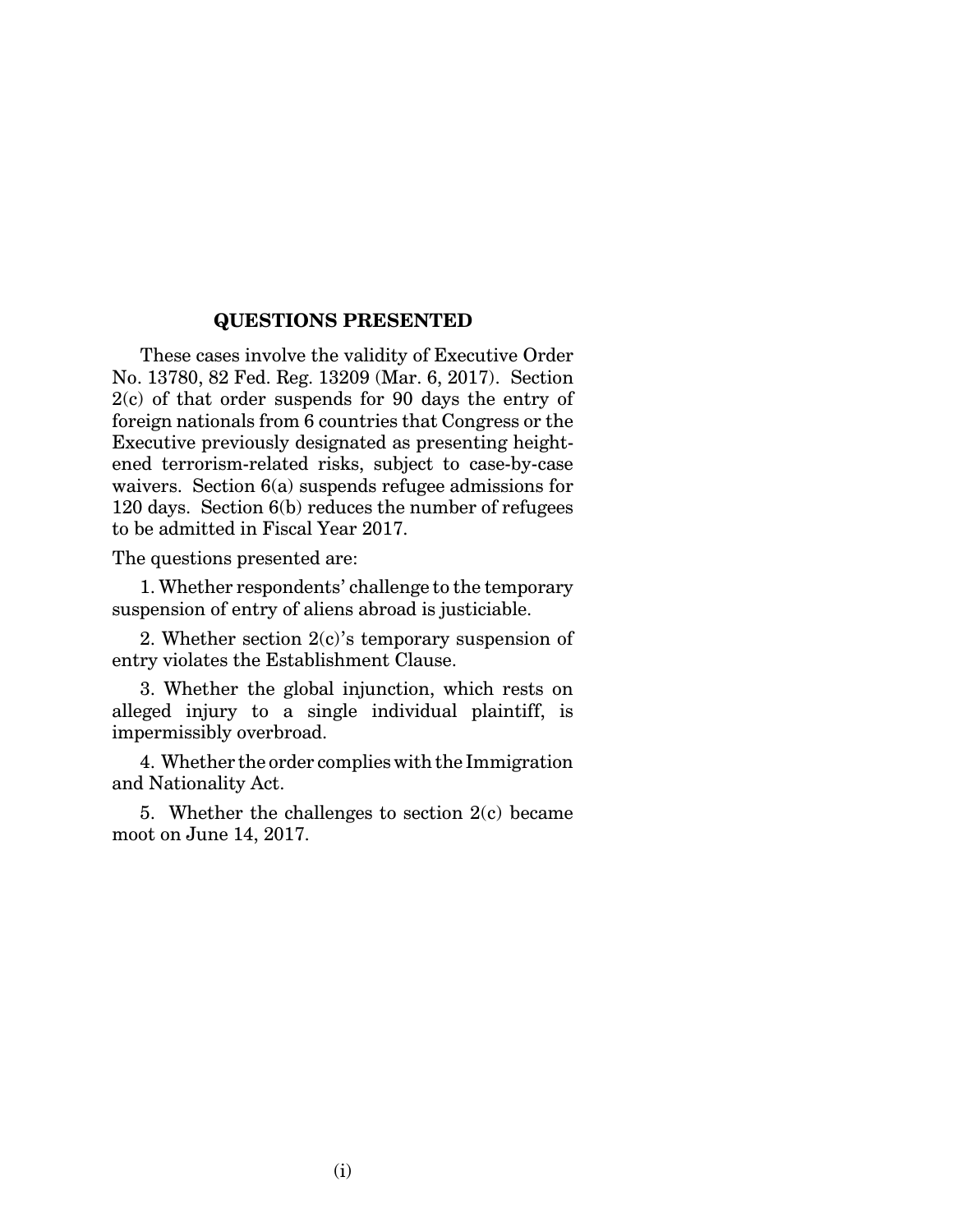# **TABLE OF CONTENTS**

# **I**

| The challenges to $\S 2(c)$ will be moot before                                     |  |
|-------------------------------------------------------------------------------------|--|
| $argument. \ldots \ldots \ldots \ldots \ldots \ldots \ldots \ldots \ldots \ldots 5$ |  |
|                                                                                     |  |
|                                                                                     |  |

# **II**

| No "exception" to mootness applies. $\dots \dots \dots \dots$ 8 |  |
|-----------------------------------------------------------------|--|
|                                                                 |  |
| B. Capable of repetition yet evading review 9                   |  |
|                                                                 |  |

# **III**

| The decisions of the courts of appeals should be |  |
|--------------------------------------------------|--|
|                                                  |  |
|                                                  |  |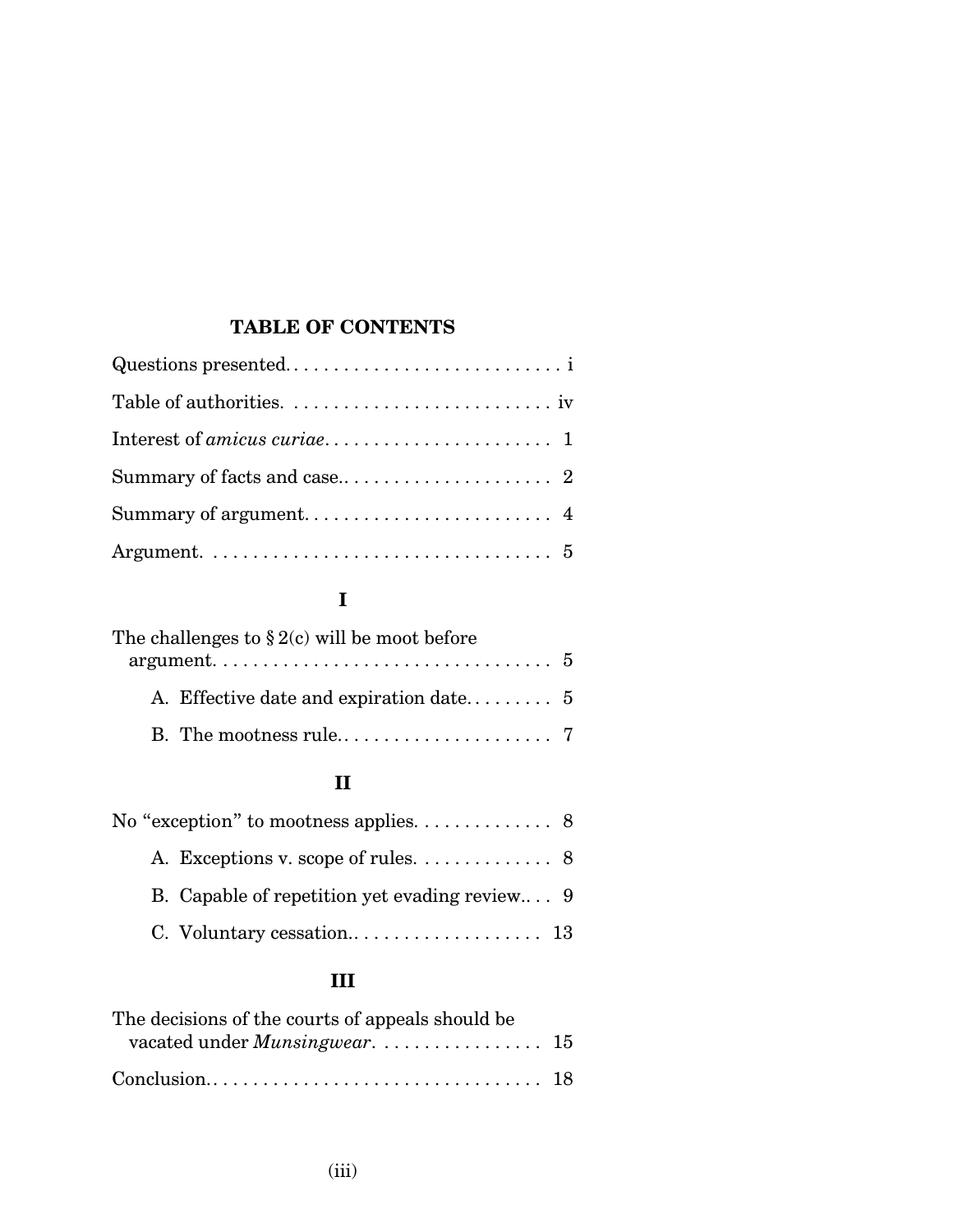# **TABLE OF AUTHORITIES**

## **Cases**

| ACLU of Massachusetts v. U.S. Conf. of Catholic<br>Bishops, 705 F. 3d 44 (CA1 2013). 14, 15   |
|-----------------------------------------------------------------------------------------------|
| Already, LLC v. Nike, Inc., 568 U.S. 85                                                       |
| Alvarez v. Smith, 558 U.S. 87 (2009) 16, 17, 18                                               |
| Arave v. Hoffman, 552 U.S. 117 (2008). 18                                                     |
| Bunting v. Mellen, 541 U.S. 1019 (2004) 12                                                    |
| Camreta v. Greene, 563 U.S. 692 (2011).  12, 15                                               |
| Chicago & Southern Air Lines, Inc. v. Waterman<br>S. S. Corp., 333 U. S. 103 (1948). 16       |
| City News & Novelty, Inc. v. Waukesha,                                                        |
| City of Los Angeles v. Lyons, 461 U.S. 95<br>10                                               |
| <i>DeFunis v. Odegaard</i> , 416 U.S. 312 (1974)<br>10                                        |
| E. I. Du Pont de Nemours & Co. v. Invista B. V.,<br>14                                        |
| <i>Erie</i> v. <i>Pap's A. M.</i> , 529 U. S. 277 (2000). $\dots \dots$<br>11                 |
| Fleming v. Munsingwear, Inc., 162 F. 2d 125                                                   |
| Friends of the Earth, Inc. v. Laidlaw Environmental<br>Services, Inc., 528 U.S. 167 (2000). 8 |
| Hawai'i v. Trump, 859 F. 3d 741 (CA9 2017). 3                                                 |

## iv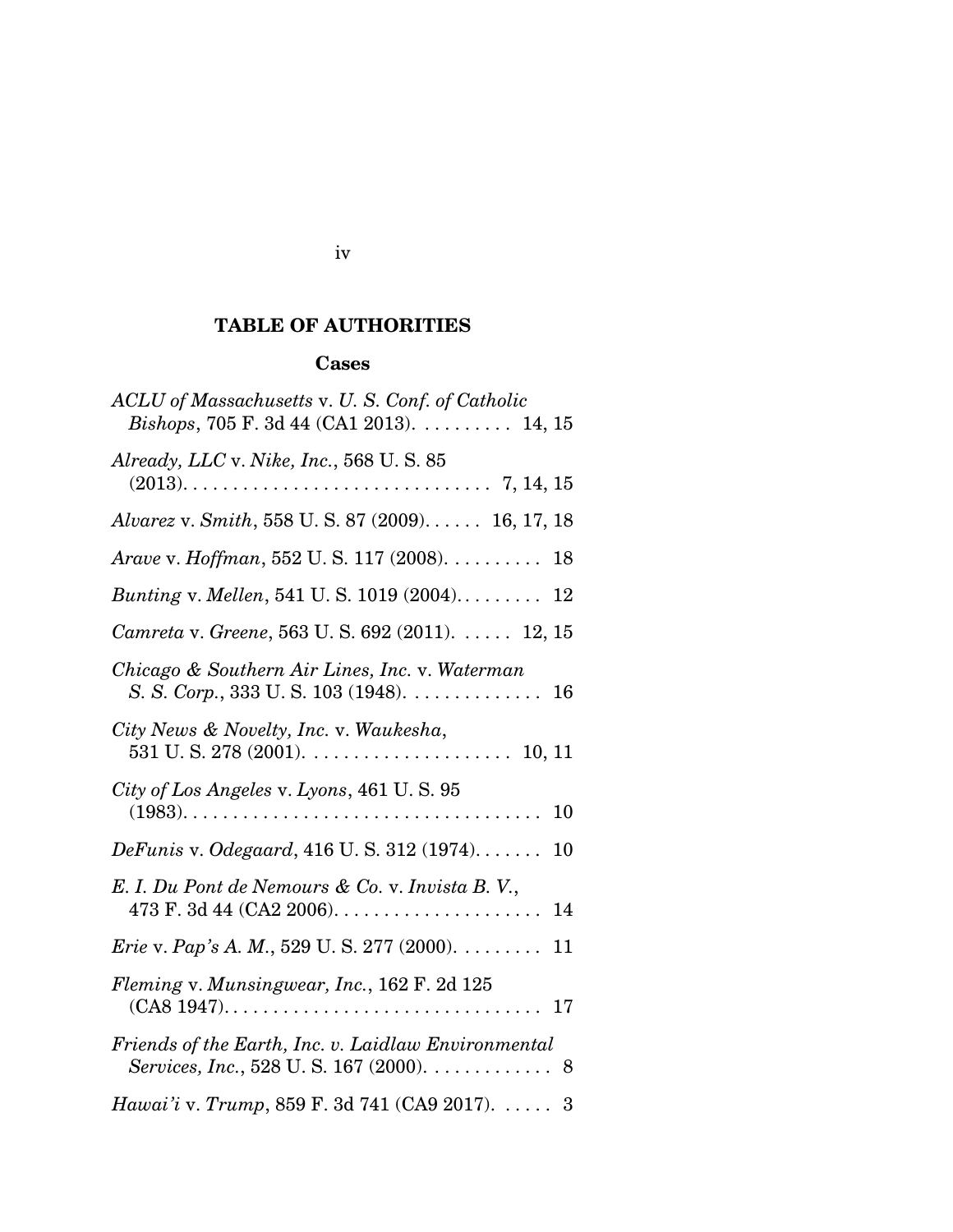| Holder v. Humanitarian Law Project,                                                                                   |
|-----------------------------------------------------------------------------------------------------------------------|
| International Refugee Assistance Project v. Trump,                                                                    |
| Knox v. SEIU, Local 1000, 567 U.S. 298 (2012) 13                                                                      |
| Lewis v. Continental Bank Corp., 494 U.S. 472                                                                         |
| New Orleans Flour Inspectors v. Glover,                                                                               |
| O'Connor v. Washburn Univ., 416 F. 3d 1216                                                                            |
| Public Utilities Commn. v. FERC, 100 F. 3d 1451<br>14                                                                 |
|                                                                                                                       |
| Schriro v. Summerlin, 542 U.S. 348 (2004). 9                                                                          |
| Southern Pacific Terminal Co. v. ICC,                                                                                 |
| <i>Spencer v. Kemna, 523 U.S. 1 (1998)</i> 10                                                                         |
| Teague v. Lane, 489 U. S. 288 (1989). 9                                                                               |
| Trump v. International Refugee Assistance Project,                                                                    |
| Turner v. Rogers, 564 U.S. 431 (2011) 9, 10, 12                                                                       |
| U.S. Bancorp Mortgage Co. v. Bonner Mall<br><i>Partnership</i> , 513 U.S. 18 (1994). $\ldots \ldots \ldots \ldots 17$ |

| ۹ |  |
|---|--|
|   |  |
|   |  |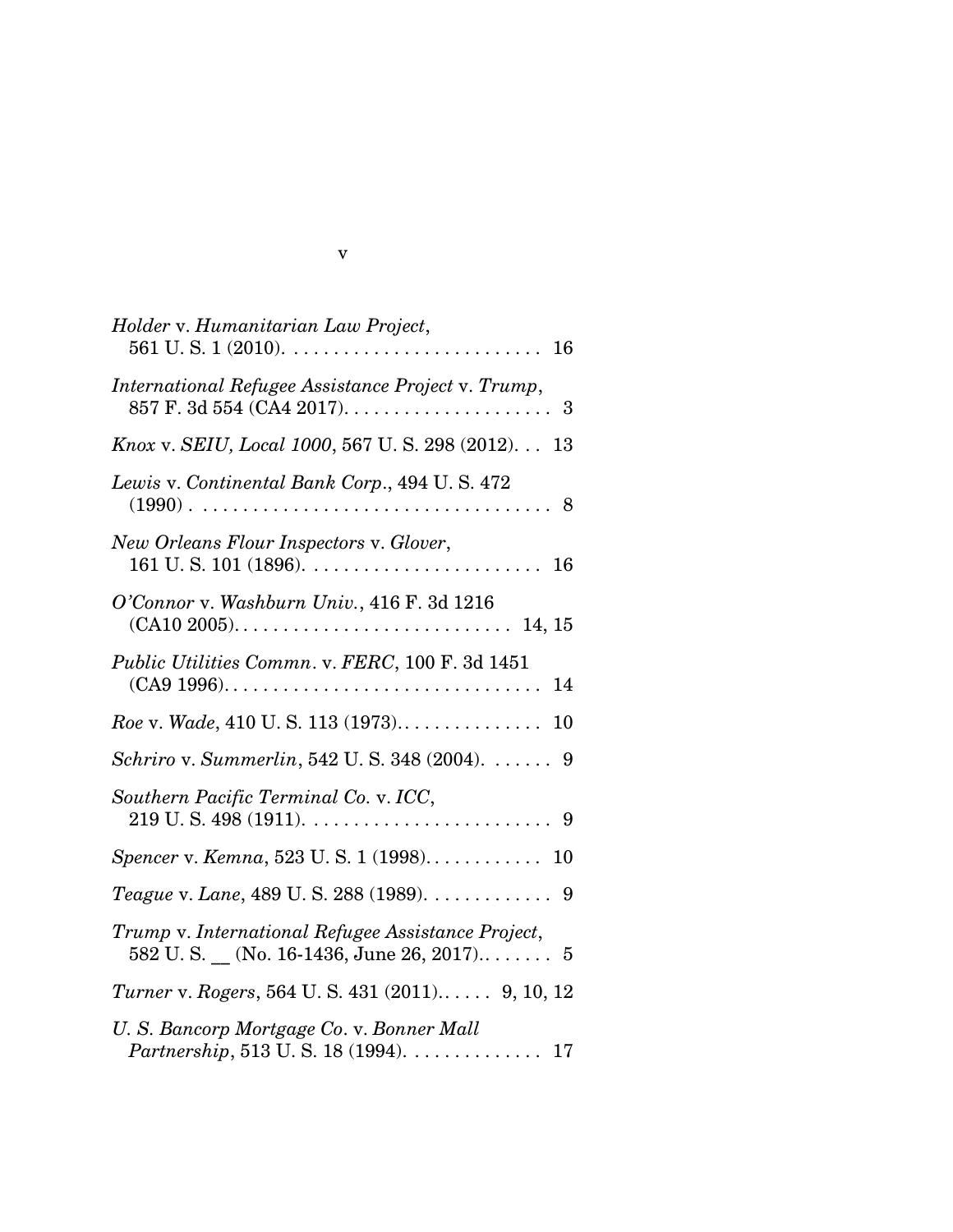| United States Parole Commission v. Geraghty,     |
|--------------------------------------------------|
| United States v. Munsingwear, 340 U.S. 36        |
| Washington v. Trump, 847 F. 3d 1151              |
| <i>Ziglar v. Abbasi</i> , 582 U.S. (No. 15-1358, |

# **Executive Orders**

| Executive Order No. 13769, Protecting the Nation    |
|-----------------------------------------------------|
| From Foreign Terrorist Entry Into the United        |
| States, 82 Fed. Reg. 8977 (January 27, 2017) 2      |
| Executive Order No. 13780, Protecting the Nation    |
| From Foreign Terrorist Entry Into the United        |
| States, 82 Fed. Reg. 13209 (Mar. 6, 2017) 3, 13     |
| Presidential Memorandum for the Secretary of State, |
| the Attorney General, the Secretary of Homeland     |
| Security, and the Director of National Intelligence |
| (June 14, 2017), https://www.whitehouse.gov/the-    |
| press-office/2017/06/14/presidential-memorandum-    |
| $secretary-state-attorney-generated-secretary$ 6    |

# **Secondary Authorities**

| Federalist No. 70 (C. Rossiter ed. 1961)             |  |
|------------------------------------------------------|--|
|                                                      |  |
| Hall, The Partially Prudential Doctrine of Mootness, |  |
| 77 Geo. Wash. L. Rev. 562 (2009). $\dots$ 8, 9       |  |

# vi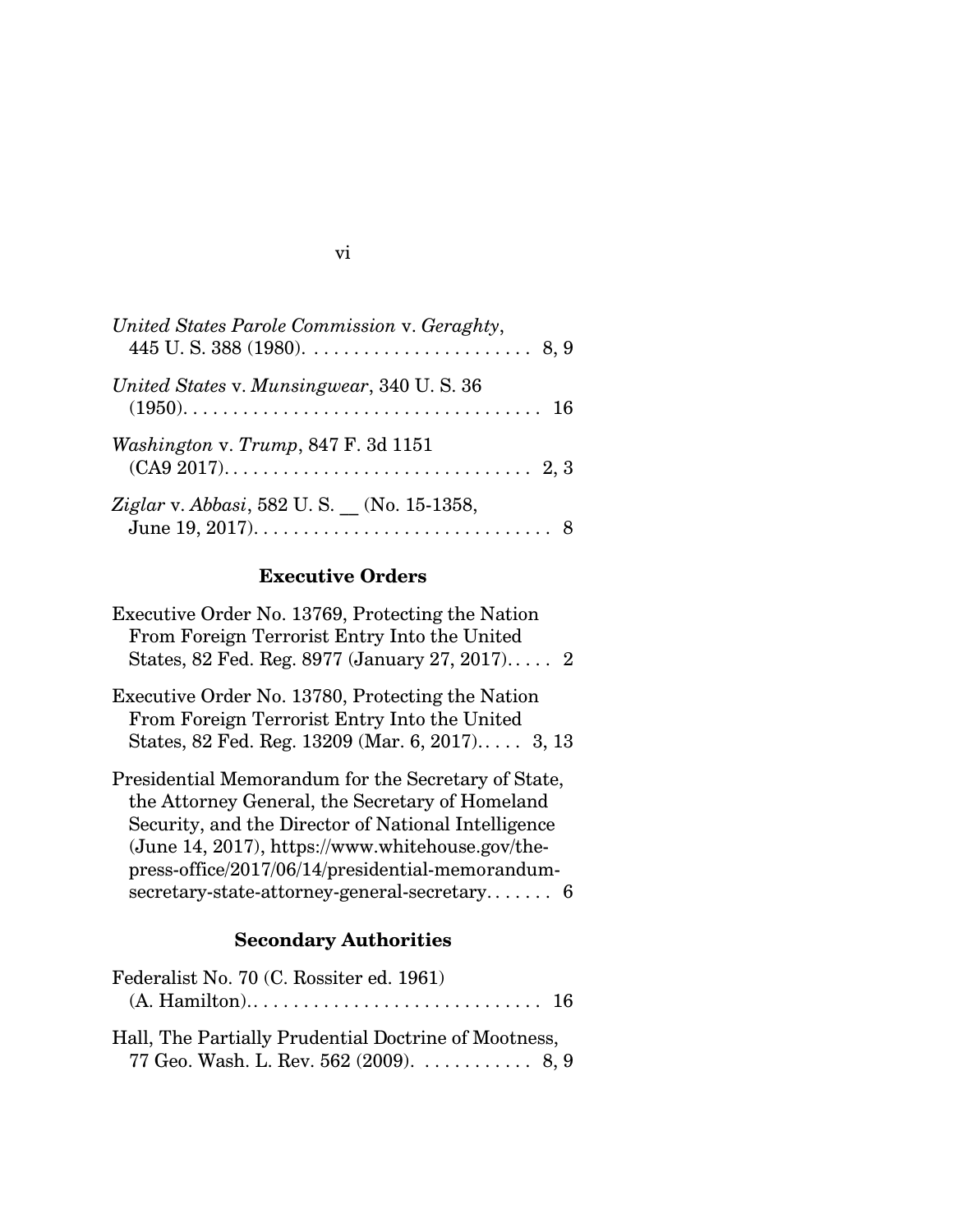| Moore, J., et al., Moore's Federal Practice                                                          |  |
|------------------------------------------------------------------------------------------------------|--|
| U. S. Dept. of State, Important Announcement:<br>Executive Order on Visas, https://travel.state.gov/ |  |
| content/travel/en/news/important-                                                                    |  |

# vii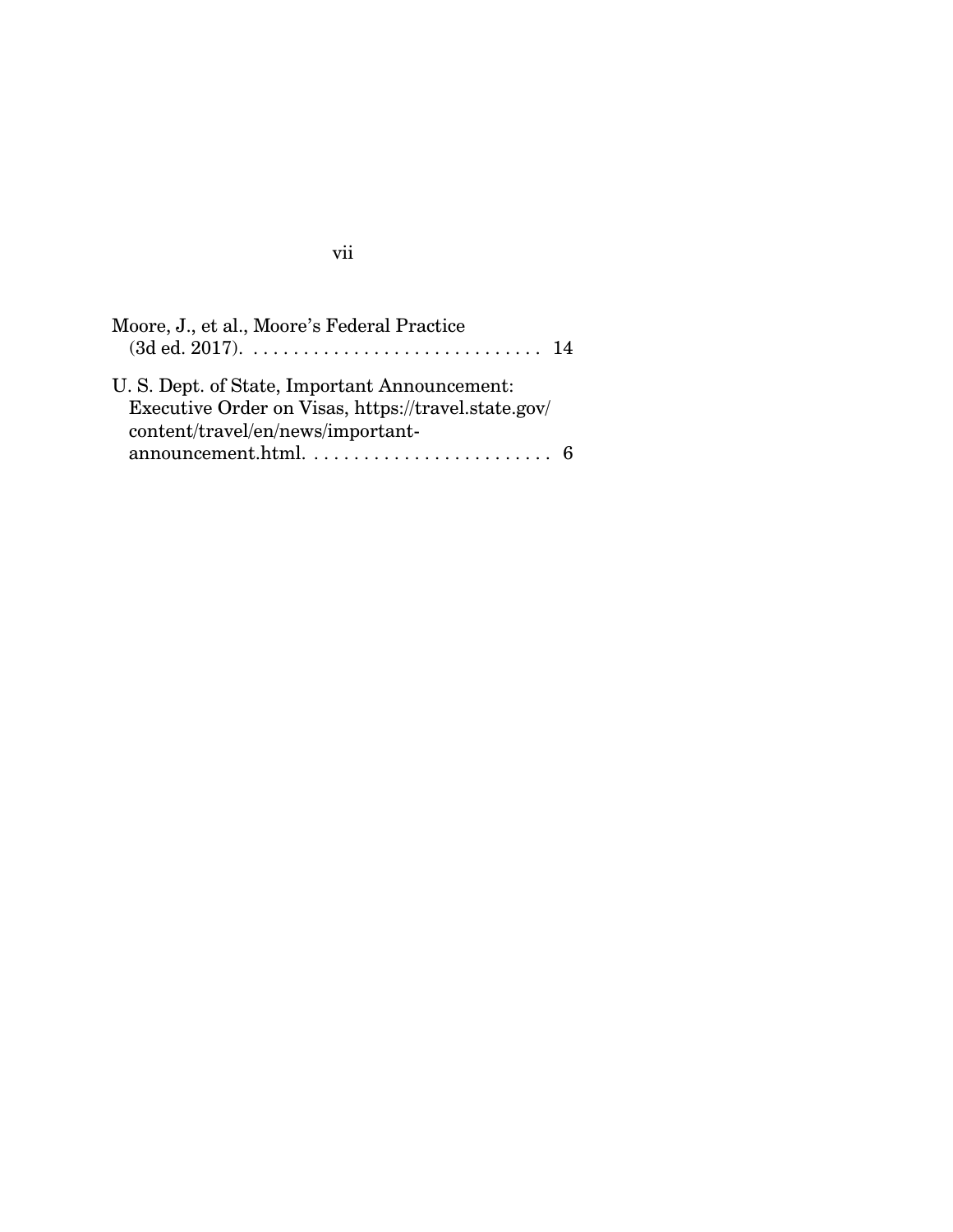IN THE

# Supreme Court of the United States

DONALD J. TRUMP, President of the United States, *et al*., *Petitioners*,

*vs.*

INTERNATIONAL REFUGEE ASSISTANCE PROGRAM, *et al*.,

*Respondents*.

DONALD J. TRUMP, President of the United States, *et al*., *Petitioners*,

*vs.*

STATE OF HAWAI'I, *et al*.,

*Respondents*.

## **BRIEF** *AMICUS CURIAE* **OF THE CRIMINAL JUSTICE LEGAL FOUNDATION IN SUPPORT OF NEITHER PARTY**

## **INTEREST OF** *AMICUS CURIAE*

The Criminal Justice Legal Foundation  $(CJLF)^1$  is a non-profit California corporation organized to partici-

<sup>1.</sup> The parties have consented to the filing of this brief.

No counsel for a party authored this brief in whole or in part, and no counsel or party made a monetary contribution intended to fund the preparation or submission of this brief. No person other than *amicus curiae* CJLF made a monetary contribution to its preparation or submission.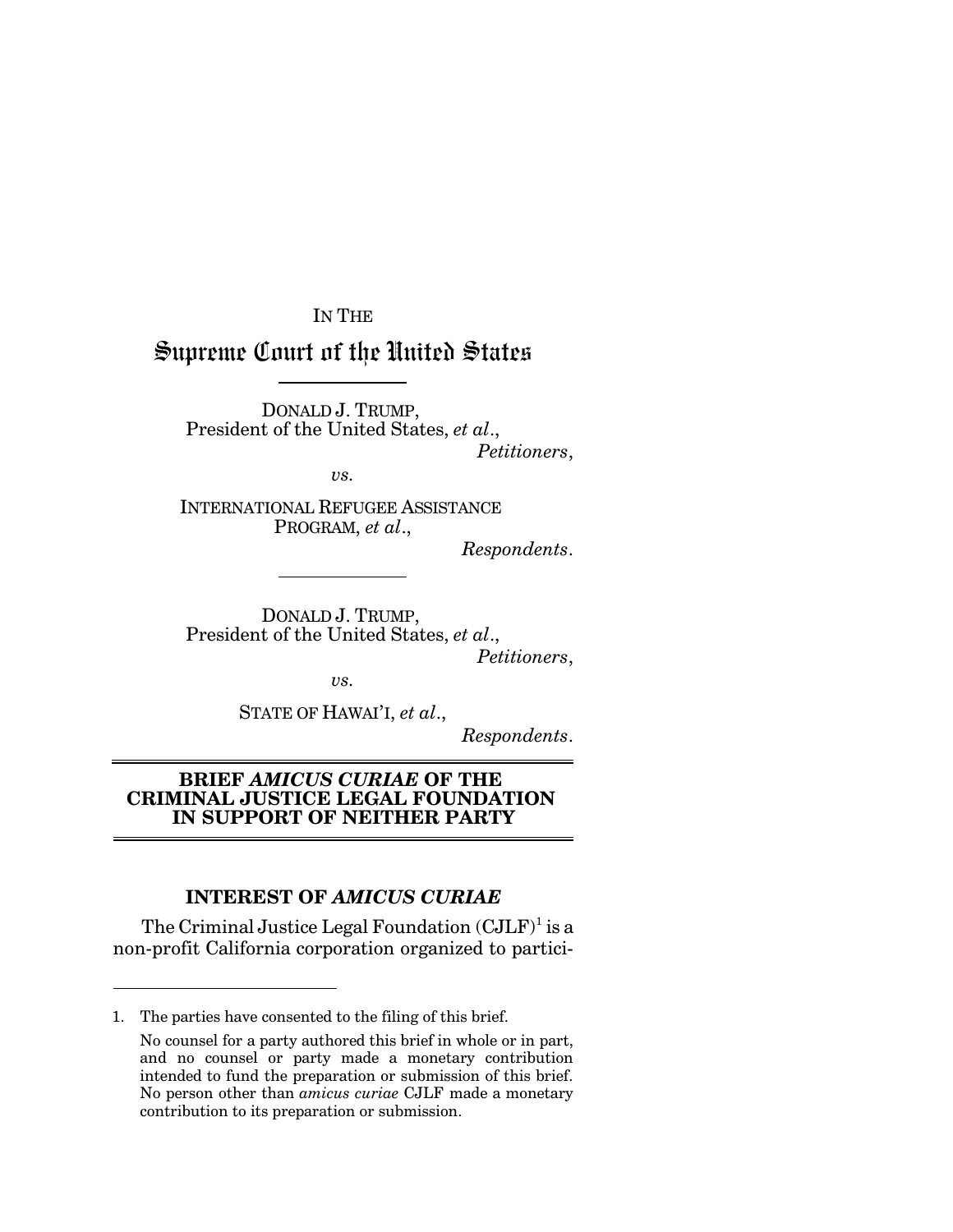pate in litigation relating to the criminal justice system as it affects the public interest. CJLF seeks to bring the constitutional protection of the accused into balance with the rights of the victim and of society to rapid, efficient, and reliable determination of guilt and swift execution of punishment.

In this case, two courts of appeals have upheld injunctions against a temporary section of an executive order issued by the President "to protect the Nation from terrorist activities by foreign nationals admitted to the United States . . . ." Although the enjoined section will have expired by the time this case is argued, the precedents of judicial interference set in these cases may hamstring the current President's and future Presidents' abilities to protect the people from foreign dangers. The continued precedential effect of these decisions is contrary to the interests CJLF was formed to protect.

### **SUMMARY OF FACTS AND CASE**

Only a brief summary is needed here to frame the issues discussed in this brief.

On January 27, 2017, President Donald J. Trump issued Executive Order No. 13769, Protecting the Nation From Foreign Terrorist Entry Into the United States. 82 Fed. Reg. 8977 ("EO-1"). Section 3(c) of this order suspended entry of aliens from seven countries for 90 days. "Two States challenged the Executive Order as unconstitutional and violative of federal law, and a federal district court preliminarily ruled in their favor and temporarily enjoined enforcement of the Executive Order." *Washington* v. *Trump*, 847 F. 3d 1151, 1156 (CA9 2017) (*per curiam*). The Ninth Circuit found that EO-1 violated the due process rights of lawful permanent residents and potentially others, see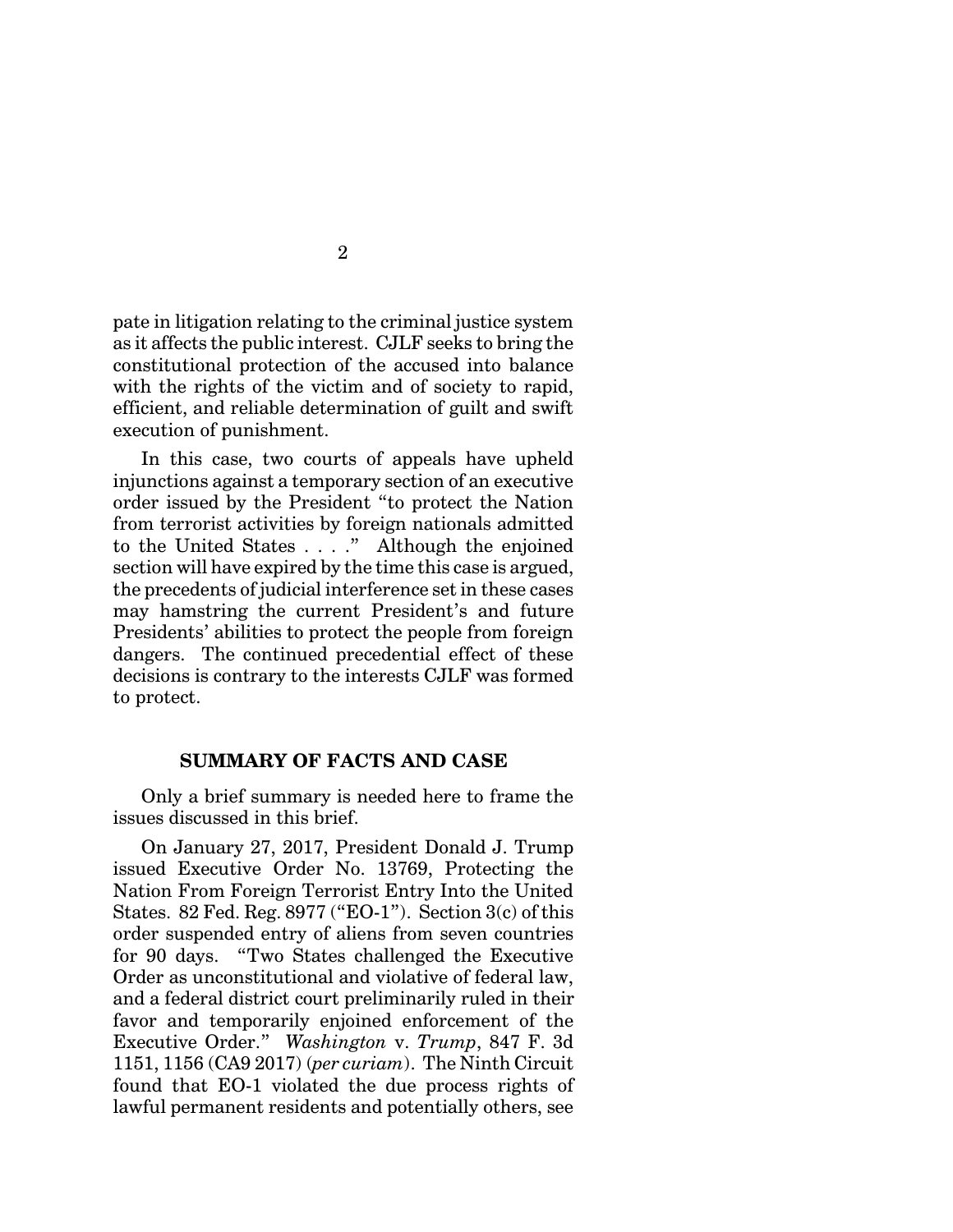*id*., at 1165-1166, and denied a motion for a stay pending appeal. *Id*., at 1169. "Rather than continue with the litigation, the Government filed an unopposed motion to voluntarily dismiss the underlying appeal after the President signed EO2." *Hawai'i* v. *Trump*, 859 F. 3d 741, 757 (CA9 2017) (*per curiam*). "EO-2" is Executive Order No. 13780, Protecting the Nation From Foreign Terrorist Entry Into the United States. 82 Fed. Reg. 13209 (Mar. 6, 2017).

EO-2 also had a 90-day suspension provision,  $\S 2(c)$ , but it was more limited. Iraq was no longer included because of improvements in that country. See  $\S 1(g)$ . The order exempted persons with due process rights to entry by limiting its scope to persons who were outside the country and did not have a valid visa on the date of issuance of EO-1, and by specifically exempting lawful permanent residents and several other categories of persons. See EO-2,  $\S 3(a)$  and (b). The duration of the suspension was "90 days from the effective date of this order,"  $\S 2(c)$ , and the effective date was specified as March 16, 2017. § 14.

The Fourth Circuit, with three judges dissenting, affirmed a nationwide injunction against  $\S 2(c)$ , lifting it only as applied against the President himself. *International Refugee Assistance Project* v. *Trump*, 857 F. 3d 554, 604-606 (CA4 2017). In a separate suit, the Ninth Circuit affirmed a broader injunction against Sections 2 and 6 of the Executive Order on nonconstitutional grounds, finding that "the President, in issuing the Executive Order, exceeded the scope of the authority delegated to him by Congress." *Hawai'i* v. *Trump*, 859 F. 3d, at 755.

On June 14, 2017, the day that § 2(c) would have expired under EO-2 as written and if it had not been enjoined, the Presidentissued a memorandum resetting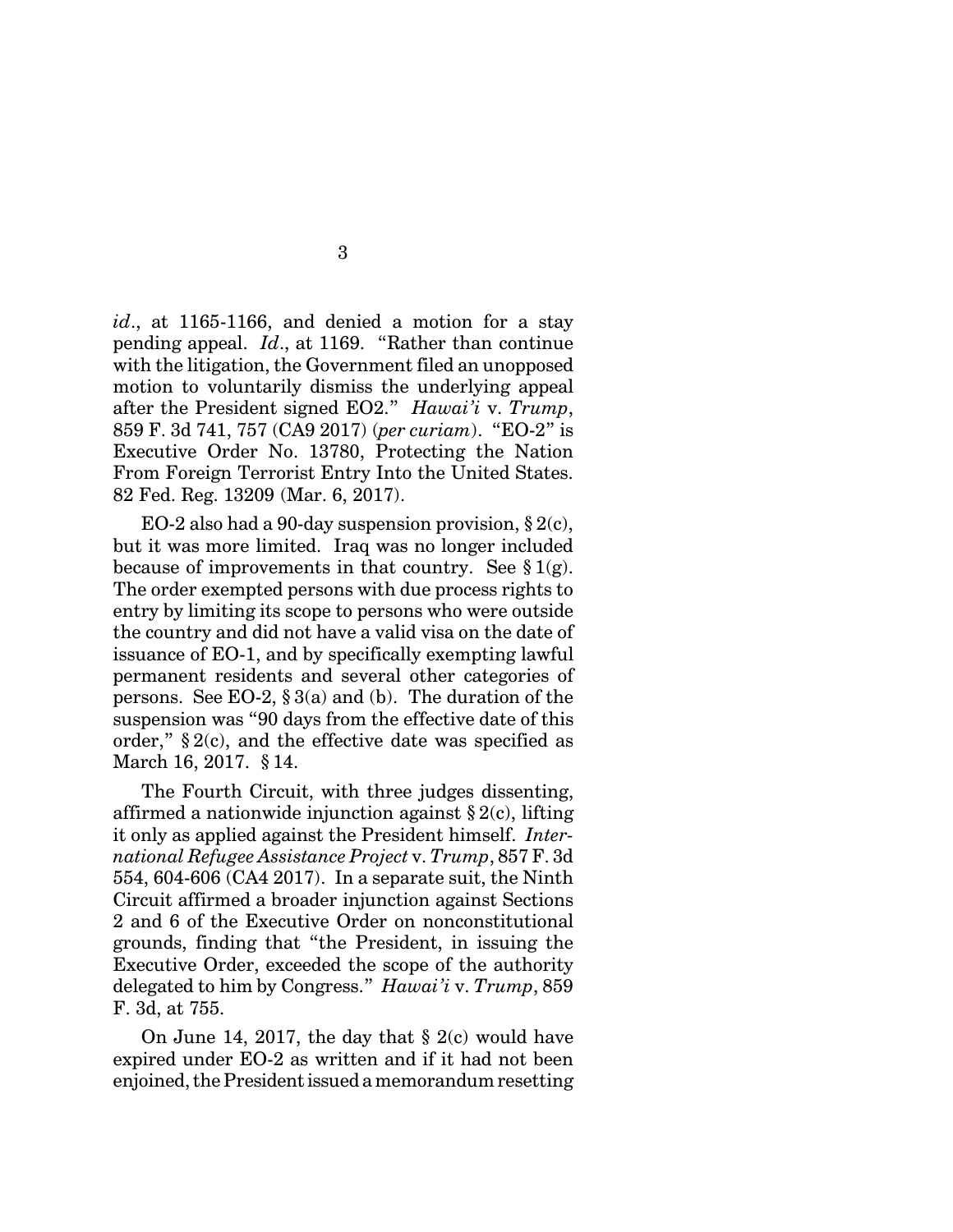the effective dates of the enjoined provisions as the dates the injunctions are lifted. See *infra*, at 6.

On June 26, 2017, this Court granted certiorari, stayed the injunctions in part, and directed briefing on mootness.

## **SUMMARY OF ARGUMENT**

Whether the date for mootness of  $\S 2(c)$  is the original June 14 date or September 24 (90 days from this Court's partial stay of the injunctions) is a question that will itself be moot by the time this case is argued on October 10. Assuming there are no further extensions,  $\S 2(c)$  will have expired, it will not operate to inhibit any person from entering this country, and no person will have a legally cognizable interest in enjoining it. That is the very essence of mootness.

No exception to the mootness rule applies. The issue is not "capable of repetition" within the meaning of this Court's cases. There is not a "reasonable likelihood" that the circumstances which brought about this extraordinary order will recur, and mere speculation is not sufficient.

The expiration of an order that was planned to be temporary from the beginning and not as a response to this litigation is not a "voluntary cessation" within the meaning of that exception to the mootness rule. Although this Court has not directly addressed this point, there is a consensus among the courts of appeals on it.

When a federal civil case becomes moot pending review, the normal practice is to vacate the lower court decision under the rule of *United States* v. *Munsingwear*. Vacatur is particularly appropriate in this case, involving sensitive matters of separation of powers that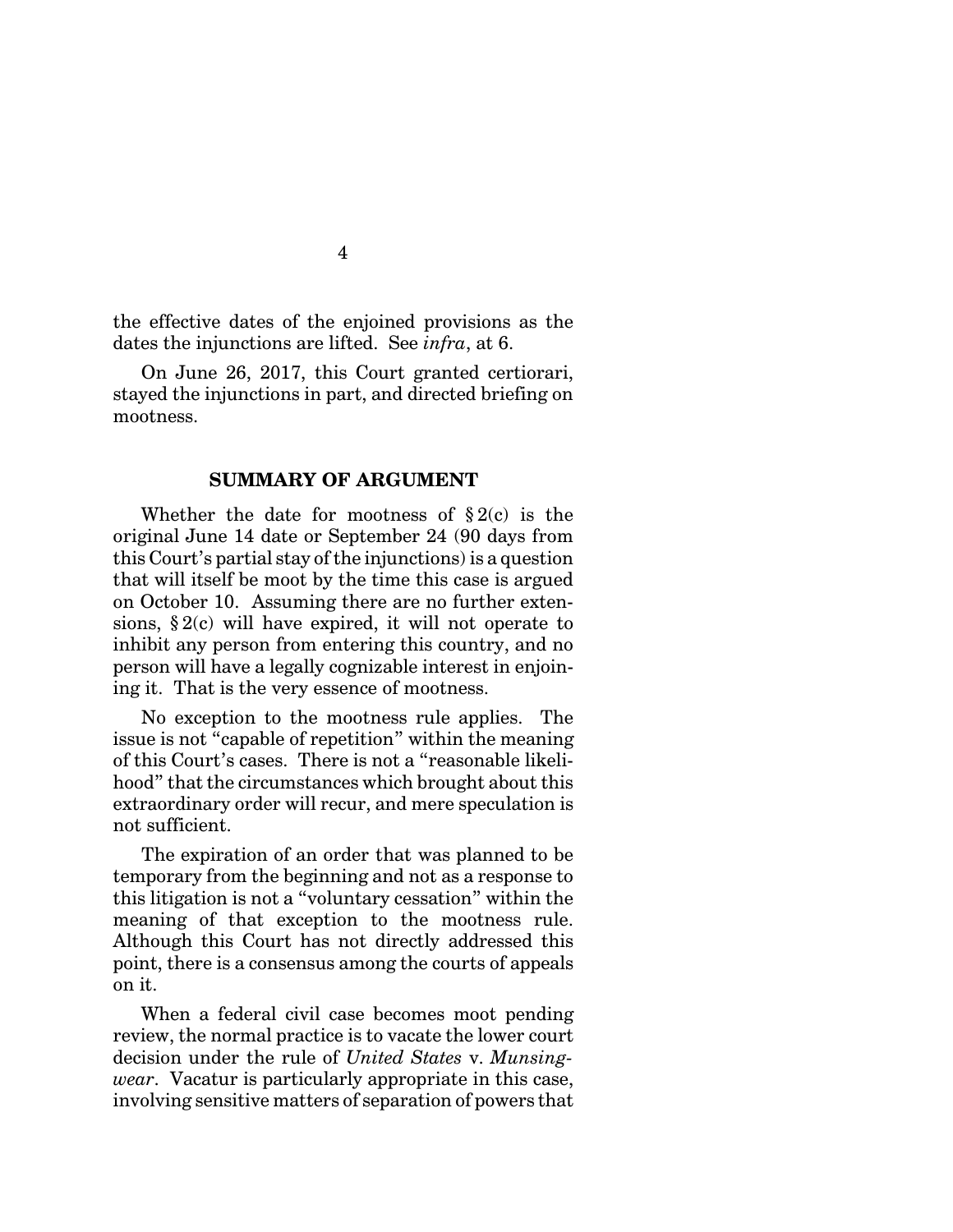should be addressed by this Court but cannot be because of mootness.

The *U. S. Bancorp* exception to vacatur, forfeiture of that remedy by a party who settles the case, does not apply in this case. Under *Alvarez* v. *Smith*, that exception does not apply when mootness is caused by an action of a party that is "basically unrelated" to the litigation. In this case, the 90-day duration of the suspension was part of the plan from the beginning, before any litigation was commenced.

These cases are moot as to  $\S 2(c)$ , and the decisions of the courts of appeals should be vacated to the extent they affirm injunctions against enforcement of that section.

#### **ARGUMENT**

### **I. The challenges to § 2(c) will be moot before argument.**

### *A. Effective Date and Expiration Date.*

In its *per curiam* opinion granting certiorari and granting a stay in part, this Court directed the parties "to address the following question: 'Whether the challenges to  $\S 2(c)$  became moot on June 14, 2017.'" *Trump* v. *International Refugee Assistance Project*, 582 U. S. \_\_ (No. 16-1436, June 26, 2017) (slip op., at 9) ("*Trump* v. *IRAP*"). Section 2(c), by its terms, expires 90 days from its effective date. The original effective date was March 16, so the original expiration date was June 14. See *ibid*. If the effective date is the date of this Court's order partially staying the injunction, June 26, the expiration date is Sunday, September 24, or arguably the following business day, Monday, September 25. Because oral argument in this case has been set for October 10, the question of which of these dates is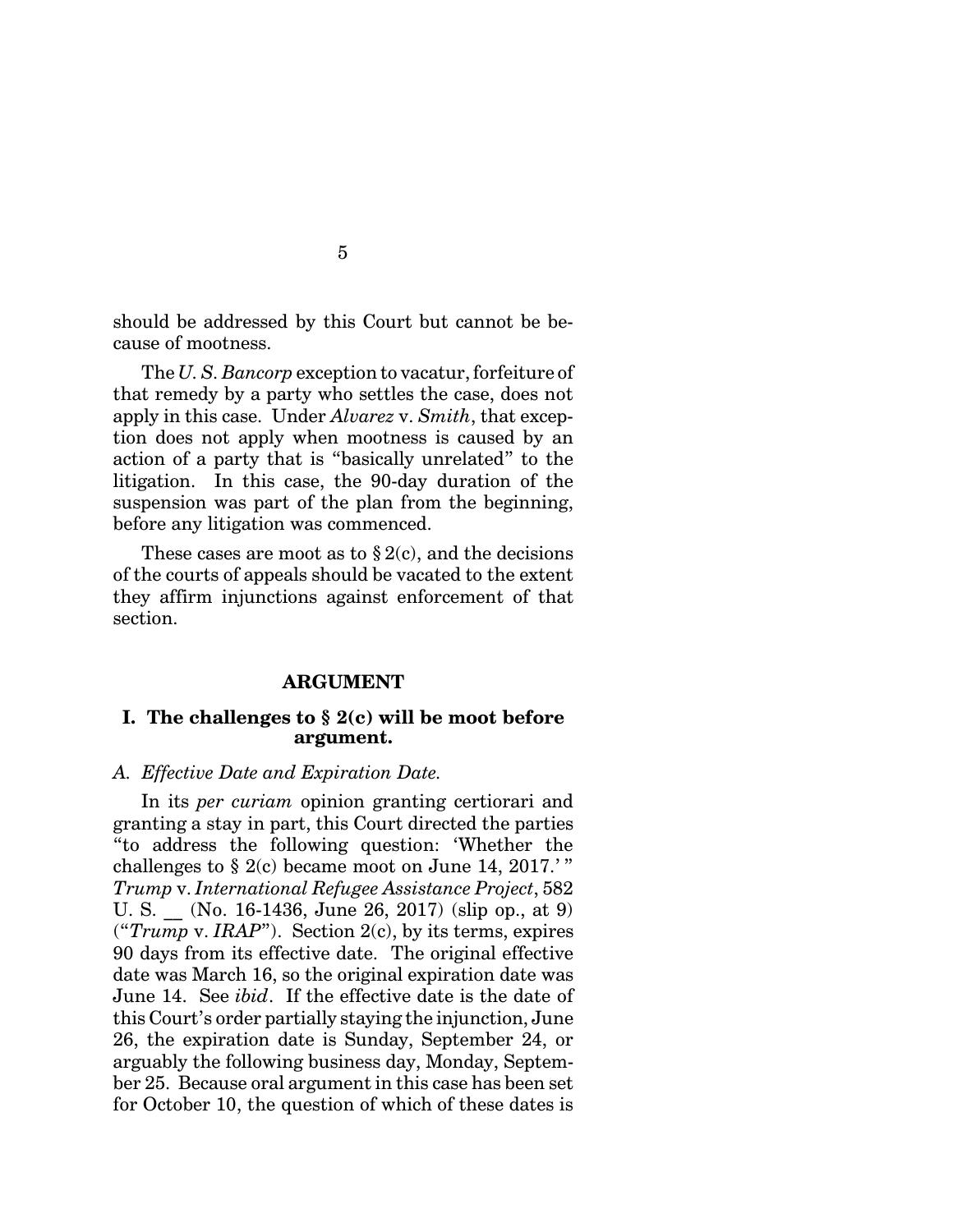the date the challenge becomes moot will itself be moot before oral argument in this case.

On the original expiration date of June 14, the Presidentissued a memorandum regarding the effective date. See Presidential Memorandum for the Secretary of State, the Attorney General, the Secretary of Homeland Security, and the Director of National Intelligence (June 14, 2017), https://www.whitehouse.gov/the-pressoffice/2017/06/14/presidential-memorandum-secretary -state-attorney-general-secretary, with the subject line "Effective Date in Executive Order 13780." That memorandum "declare[d] the effective date of each enjoined provision to be the date and time at which the referenced injunctions are lifted or stayed with respect to that provision." The memorandum further provided that it was to be construed "to amend the Executive Order" "[t]o the extent it is necessary."

The memorandum did not specify whether the effective date reboot was based on a complete or partial stay, but the executive branch has treated the partial stay issued by this Court as making the order effective, and no party has objected to this treatment. In an announcement on its website, the State Department said: "As of June 29, 2017, we began implementing the executive order at our embassies and consulates abroad in compliance with the Supreme Court's decision and in accordance with the Presidential Memorandum issued on June 14, 2017. Our implementation is in full compliance with the Supreme Court's decision." U. S. Dept. of State, Important Announcement: Executive Order on Visas,https://travel.state.gov/content/travel/en/news/ important-announcement.html (viewed Aug. 2, 2017).

If this Court's partial stay were not sufficient to trigger the "effective date" under the June 14 memorandum, the executive order would not yet be in effect. If the memorandum was not effective to reset the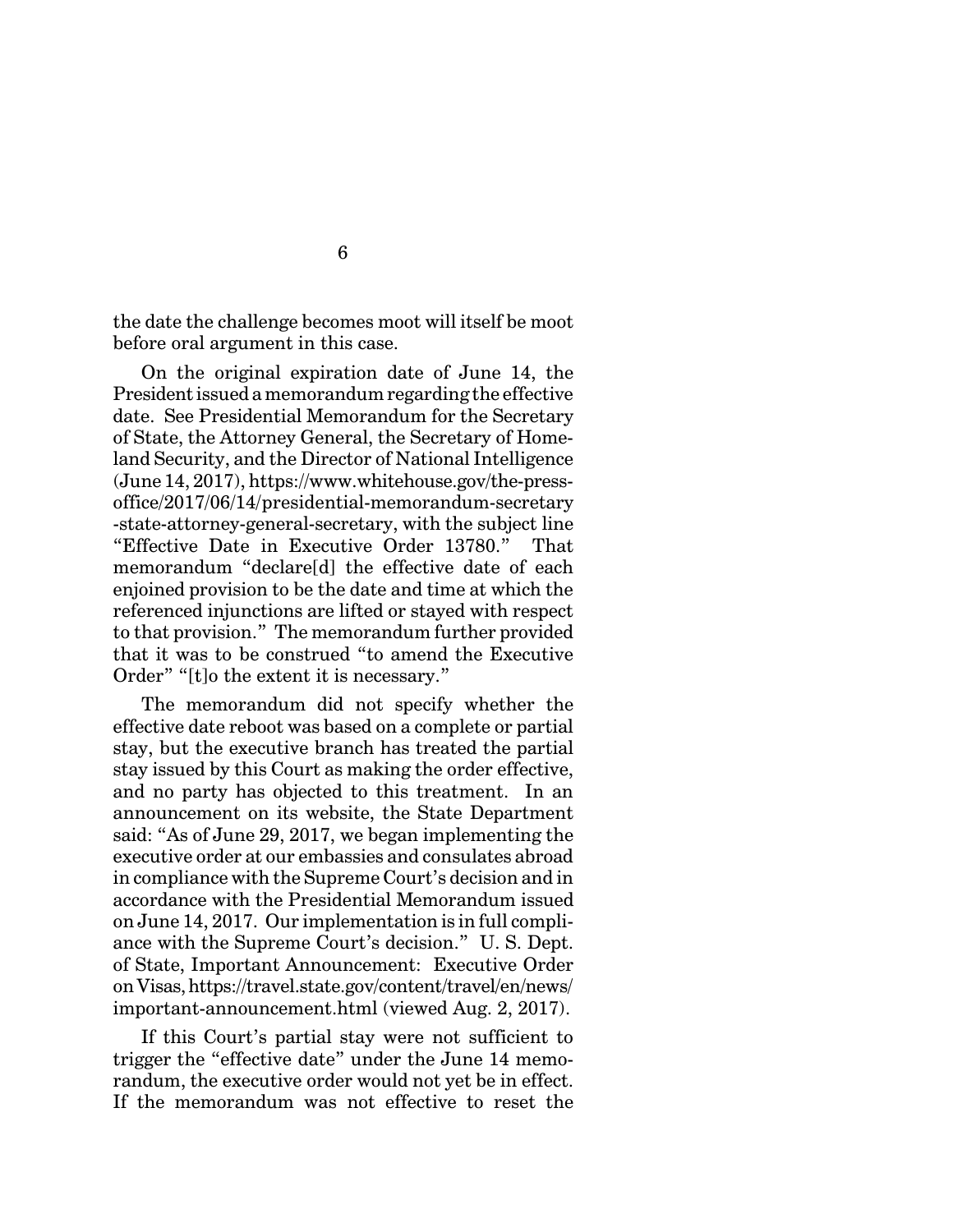effective date, then  $\S$  2(c) of the order would have expired by its terms, and again it would not be in effect. Yet the Government treated the order as being in effect, and the plaintiffs did not challenge its implementation on the basis that it was not. They challenged the Government's interpretation of the scope of this Court's stay and obtained relief from some applications of the order on that basis, part of which was quickly stayed by this Court. See Order of July 19, 2017, in No. 16-1540, *Trump* v. *Hawaii*; Hawaii Response to Motion forClarification 6-9 (describing proceedings and contentions in District Court). Thus it appears to be undisputed that the President's memorandum effectively reset the effective date for the enjoined portions of the order to June 26, 2017, but § 2(c) will still expire before this case is argued.

### *B. The Mootness Rule.*

The doctrine of mootness forms part of the boundary of the judiciary's constitutional grant of power. A moot case lies outside the boundary. See *Already, LLC* v. *Nike, Inc.*, 568 U. S. 85, 90-91 (2013). "A case becomes moot—and therefore no longer a 'Case' or 'Controversy' for purposes of Article III—'when the issues presented are no longer "live" or the parties lack a legally cognizable interest in the outcome.' " *Id*., at 91 (quoting *Murphy* v. *Hunt*, 455 U. S. 478, 481 (1982) (*per curiam*)).

Absent a further extension, by the time this case is argued none of the plaintiffs in either action will have a legally cognizable interest in enjoining the enforcement of an expired order or in having it declared invalid. This is all the relief that plaintiffs have asked, see First Amended Complaint in *International Refugee Assistance Project* v. *Trump*, U. S. D. C. Md., No. 8:17 cv-00361-TDC, at 52-53; Second Amended Complaint in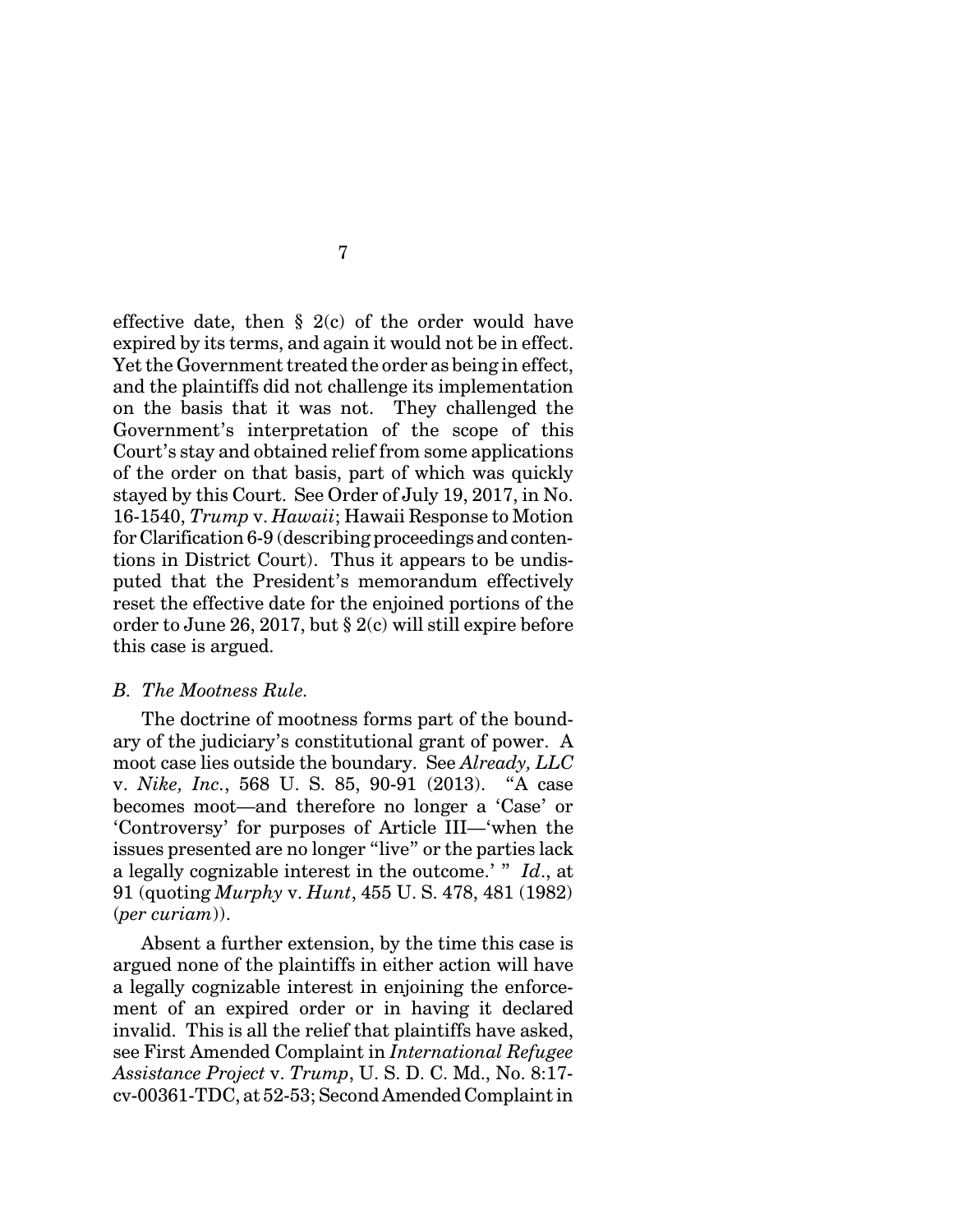*State of Hawaii* v. *Trump*, U. S. D. C. Hawaii, No. 1:17 cv-00050-DKW-KJM, at 37, except for costs and attorneys' fees, and these collateral demands are insufficient to maintain jurisdiction. See *Lewis* v. *Continental Bank Corp*., 494 U. S. 472, 480 (1990). Plaintiffs have not asked for damages in either case, and given this Court' recent decision in *Ziglar* v. *Abbasi*, 582 U. S. \_\_ (No. 15-1358, June 19, 2017), no such demand could credibly be made regardless of the merits of the case.

This case meets the basic definition of mootness. It is moot unless it comes within one of "the long-recognized exceptions to mootness." *Friends of the Earth, Inc. v. Laidlaw Environmental Services, Inc.*, 528 U. S. 167, 190 (2000).

#### **II. No "exception" to mootness applies.**

#### *A. Exceptions v. Scope of Rules.*

This Court's decisions over many years have established that the mootness doctrine is an aspect of the Constitution's limitation of the judicial power to cases and controversies, *Laidlaw*, 528 U. S., at 180, and also that there are a number of exceptions. See *id*., at 190. The inconsistency of these two propositions has occasionally been noticed. If a case is not within the judicial power, then the judiciary has no authority to assert jurisdiction by creating a policy-based exception. See *United States Parole Commission* v. *Geraghty*, 445 U. S. 388, 411-413 (1980) (Powell, J., dissenting); Hall, The Partially Prudential Doctrine of Mootness, 77 Geo. Wash. L. Rev. 562, 563-564 (2009).

Professor Hall suggests bifurcating mootness into constitutional and prudential branches, 77 Geo. Wash. L. Rev., at 565, while other commentators suggest abandoning the constitutional basis of moot-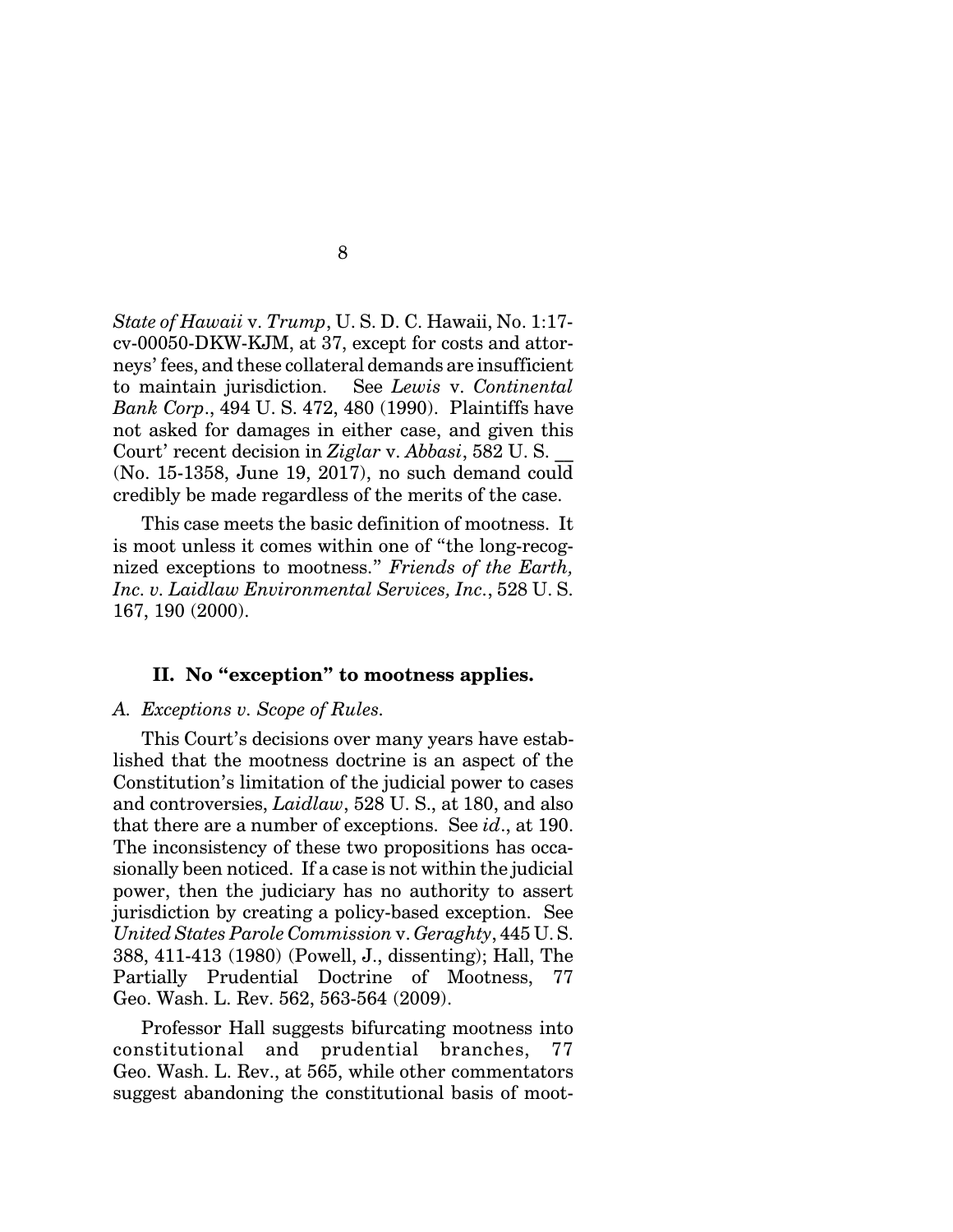ness altogether. See *id*., at 564-565, nn. 11 and 12. *Amicus* believes that a better approach is to recast the "exceptions" as more nuanced definitions of the contours of the rule. This is similar to what the Court has done with habeas corpus retroactivity. The so-called "first exception" to the rule of *Teague* v. *Lane*, 489 U. S. 288 (1989), is now recognized as a part of the definition of the rule itself, not an exception to it. See *Schriro* v. *Summerlin*, 542 U. S. 348, 352, n. 4 (2004). This was essentially Justice Powell's approach in *Geraghty*, 445 U. S., at 412. Collateral consequences and defense against a credible threat of recurrence *supply* the needed continuing personal stake rather than furnish a policy-based exception to this constitutional prerequisite to judicial power. This point may be academic for the present case because none of the "exceptions" apply regardless of how they are characterized, but the matter should be clarified either in this case or in another case in the near future.

#### *B. Capable of Repetition Yet Evading Review.*

In some cases, a court may proceed to decision despite facial mootness if the underlying issue is "capable of repetition, yet evading review." See *Southern Pacific Terminal Co.* v. *ICC*, 219 U. S. 498, 515 (1911). The rule is narrower than this shorthand description, though. "A dispute falls into that category, and a case based on that dispute remains live, if '(1) the challenged action [is] in its duration too short to be fully litigated prior to its cessation or expiration, and (2) there [is] a reasonable expectation that the same complaining party [will] be subjected to the same action again.' " *Turner* v. *Rogers*, 564 U. S. 431, 439-440 (2011) (quoting *Weinstein* v. *Bradford*, 423 U. S. 147, 149 (1975) (*per curiam*)).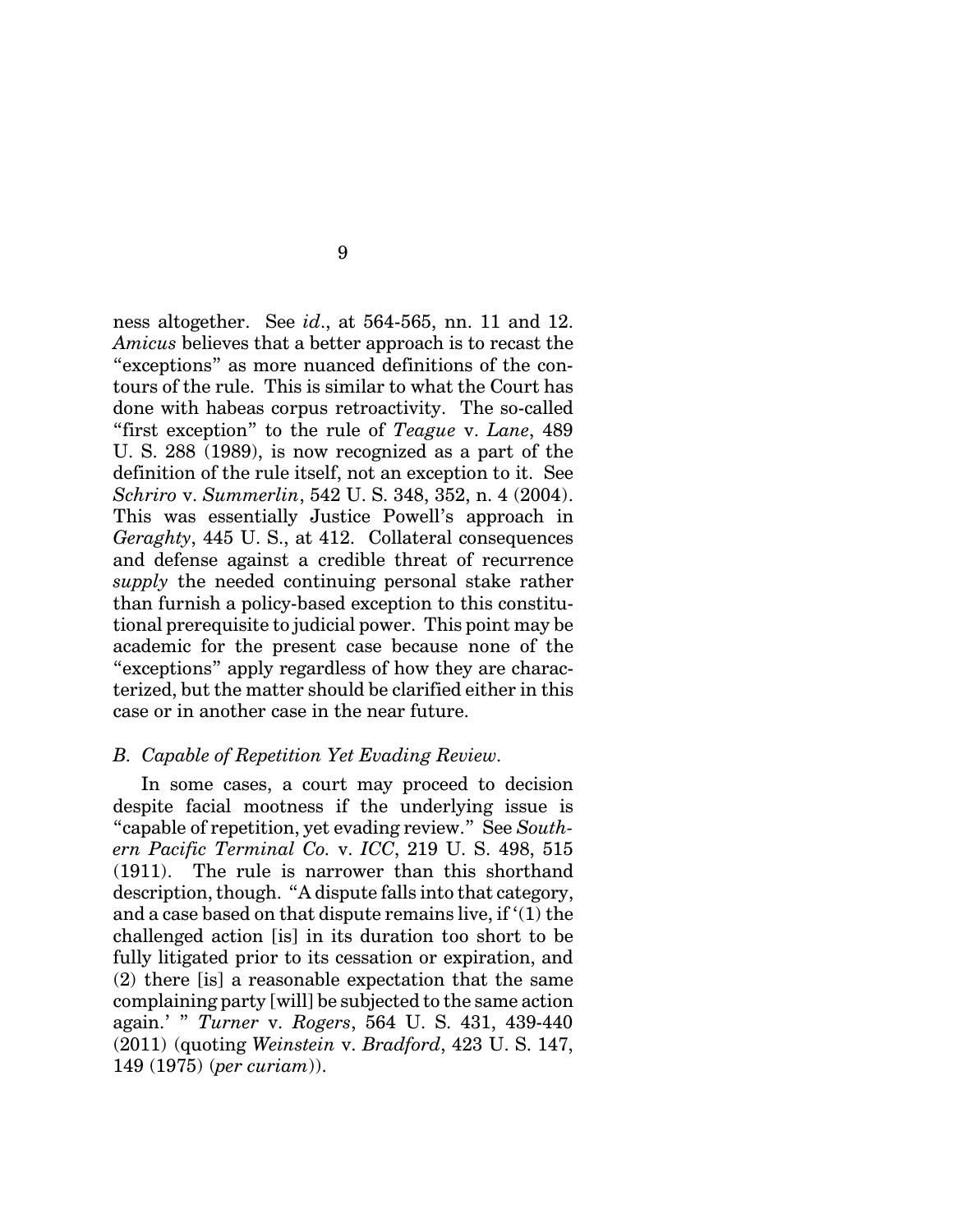The "capable-of-repetition doctrine" is not as broad as its capsule description sounds but instead "applies only in exceptional situations . . . ." *City of Los Angeles* v. *Lyons*, 461 U. S. 95, 109 (1983). The short duration, by itself, is not sufficient, and "capable of repetition" does not capture the full meaning of the second prong. Repetition must not be a mere possibility, there must be a reasonable expectation of it.

*Turner* v. *Rogers* illustrates the kind of case that qualifies. Turner had been found in contempt and sent to jail for not paying support without a finding that he was able to pay, and he was neither able to retain counsel nor appointed counsel. See 564 U. S., at 436- 438. His 12-month contempt sentence was far too short for full review up the appellate chain, but Turner's chronic arrears created "a more than 'reasonable' likelihood that [he] will again be 'subjected to the same action,' " and in fact he already had. See *id*., at 440. Similarly, in *Roe* v. *Wade*, 410 U. S. 113, 125 (1973), Jane Roe's 1970 pregnancy was long past by the time of this Court's decision, but another was entirely possible.

On the other hand, in *Spencer* v. *Kemna*, 523 U. S. 1, 3 (1998), a challenge to parole revocation became moot when the prisoner's term was completed. The possibility that the former prisoner might once again be paroled and have his parole revoked did not rise to the "reasonable likelihood" level. See *id*., at 18; see also *DeFunis* v. *Odegaard*, 416 U. S. 312, 320, n. 5 (1974) (speculative possibility that last-term law student might not graduate and need to reapply was insufficient).

Similarly, in *City News & Novelty, Inc.* v. *Waukesha*, 531 U. S. 278 (2001), a business challenging the procedural adequacy of a city's licensing requirement withdrew its application after petitioning for certiorari in this Court because it could not compete with a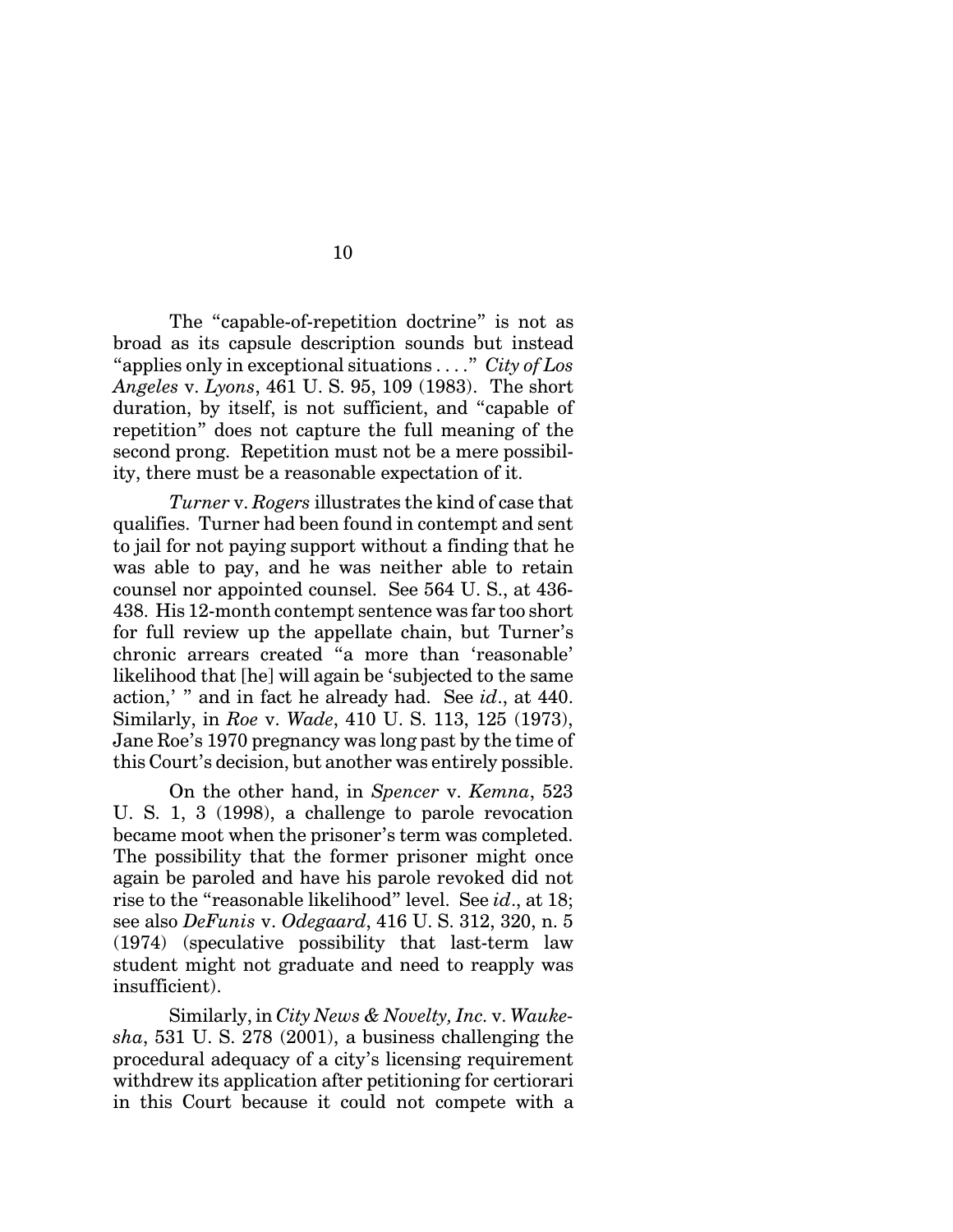" 'larger and more modern' " purveyor of pornography. See *id*., at 282-283. The remote possibility that the company might re-enter the business was insufficient for " 'a legally cognizable interest in the outcome.' " *Id*., at 283 (quoting *County of Los Angeles* v. *Davis*, 440 U. S. 625, 631 (1979)).

*City News* distinguished *Erie* v. *Pap's A. M.*, 529 U. S. 277 (2000), another case involving a failed "adult business," on the basis of which party was seeking review and which one was seeking dismissal for mootness. *Erie* came up on review from a state court, so *Munsingwear* vacatur was not an option. See 529 U. S., at 305 (Scalia, J., concurring in the judgment); see also Part III, *infra* (discussing *Munsingwear*). "Thus, had we declared *Erie* moot, the defendant municipality would have been saddled with an 'ongoing injury,' *i. e*., the judgment striking its law." *City News*, 531 U. S., at 284 (citing *Erie*, *supra*, at 288). The "speculation" that Pap's A. M. might reenter the business, "standing alone," would not have been sufficient to "shield the case from a mootness determination." *Id*., at 283. Because the City of Waukesha had prevailed in state court, that problem was not present in *City News*. *Id*., at 284.

*City News* and *Erie* indicate that the key element is the tangible interest of a party in preserving, reversing, or vacating a decision on a question of law that the party has a real possibility of needing to litigate in the future. Had the City of Erie been "saddled" with an adverse decision, any effort to enforce its law would have been quickly enjoined at the behest of a plaintiff who could cite that decision as collateral estoppel or res judicata. In these "exceptional situations" that interest is sufficient to maintain a live controversy, even when the specific dispute that brought the decision about is moot.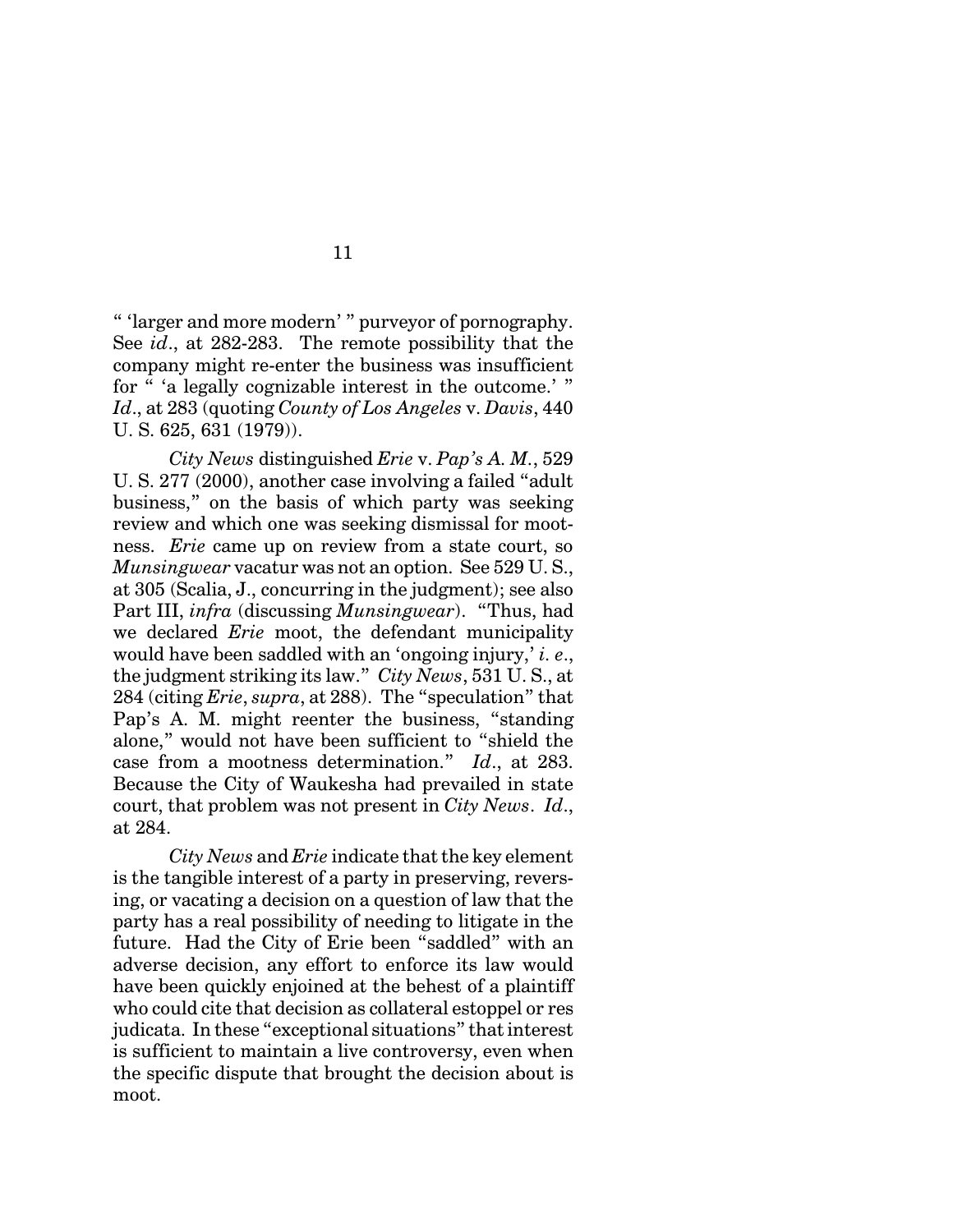This same interest was noted in a different but related context in *Camreta* v. *Greene*, 563 U. S. 692 (2011). Officials with child protection responsibilities had received a decision that they had violated the Fourth Amendment but prevailed on qualified immunity. If the decision stood, they would not have immunity if they repeated the same conduct that they believed to be legal performance of their duties, and this was a sufficient personal stake for them to seek review in this Court despite being prevailing parties in the court of appeals. See *id*., at 702-703.

In most cases, avoiding mootness requires that both parties retain a stake in the outcome. In *Camreta*, even though the officials were able to seek review, the case was nonetheless moot because the child had moved across the country and would shortly no longer be a child, so there was "not the slightest possibility" of repetition. See 563 U. S., at 711. This was sufficient for a finding of mootness and a partial *Munsingwear* vacatur. See *id*., at 714, and n. 11. Similarly, *Turner* v. *Rogers*, 564 U. S., at 440, distinguished *DeFunis* on this basis. The contours of the *Erie* exception to the "both parties" rule need not be considered in this case, though, because repetition is not likely and neither party has engaged in the kind of "gamesmanship" that was of concern there. See *Bunting* v. *Mellen*, 541 U. S. 1019, 1021 (2004) (Stevens, J., respecting the denial of certiorari).

The 90-day suspension in  $\S$  2(c) surely qualifies as "too short to be fully litigated" for the first prong of the test, see *Turner* v. *Rogers*, 564 U. S., at 439-440, so the key inquiry is whether repetition is "reasonably likely." Once § 2(c) has lapsed, it is highly unlikely that a new suspension will be imposed any time in the foreseeable future, and that is sufficient to end this case.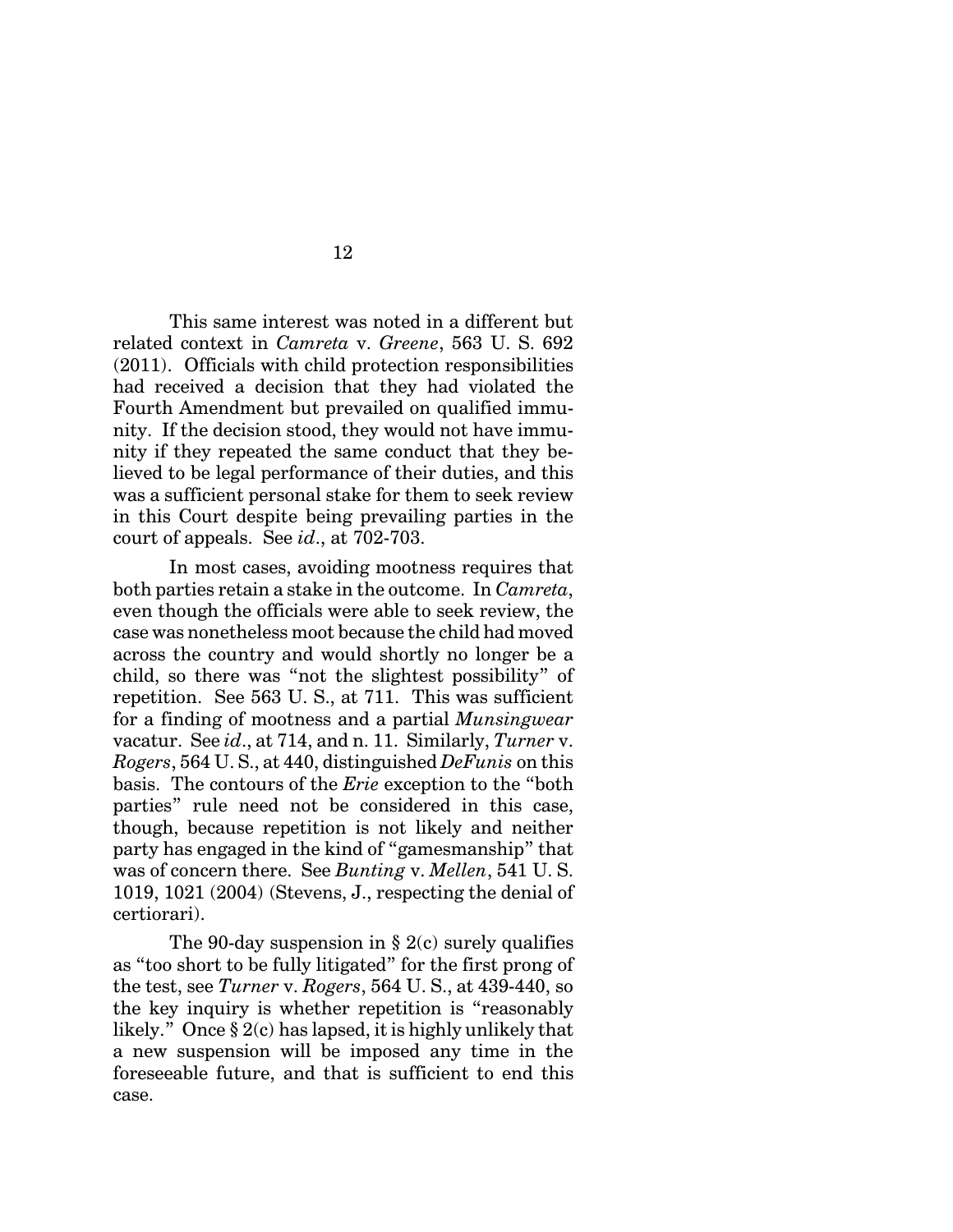The events of the last year have been unprecedented in many ways. The 90-day suspension of admissions from 6 particularly problematic countries, see EO-2,  $$1(e)$ , was a short-term measure by an incoming administration that determined that a new policy considerably more restrictive than the existing policy was needed. The suspension has been reissued once and extended once, largely because of the current litigation, but if the Government allows it to lapse without further extension it would likely be on the basis that more permanent and targeted measures are ready.<sup>2</sup> If that point has been reached by the time this case is argued, it is extremely unlikely that the circumstances that brought about the need for the suspension will recur at any time in the foreseeable future. The current administration and future ones will review the restrictiveness of alien admission policies, to be sure, but a shift of the same magnitude and direction as we have seen this year is highly unlikely. The possibility is much more speculative than the ones deemed insufficient in *Spencer* and *City News*. The "reasonably likely" prong of the test is not met. The question is not even close.

#### *C. Voluntary Cessation.*

"The voluntary cessation of challenged conduct does not ordinarily render a case moot because a dismissal for mootness would permit a resumption of the challenged conduct as soon as the case is dismissed." *Knox* v. *SEIU, Local 1000*, 567 U. S. 298, 307 (2012). "Challenged" is a better term than "unlaw-

<sup>2.</sup> This brief is written two months before argument of this case with regard to what action should be taken in light of the situation at that time. The discussion must necessarily refer to what we expect the situation to be as we cannot be certain.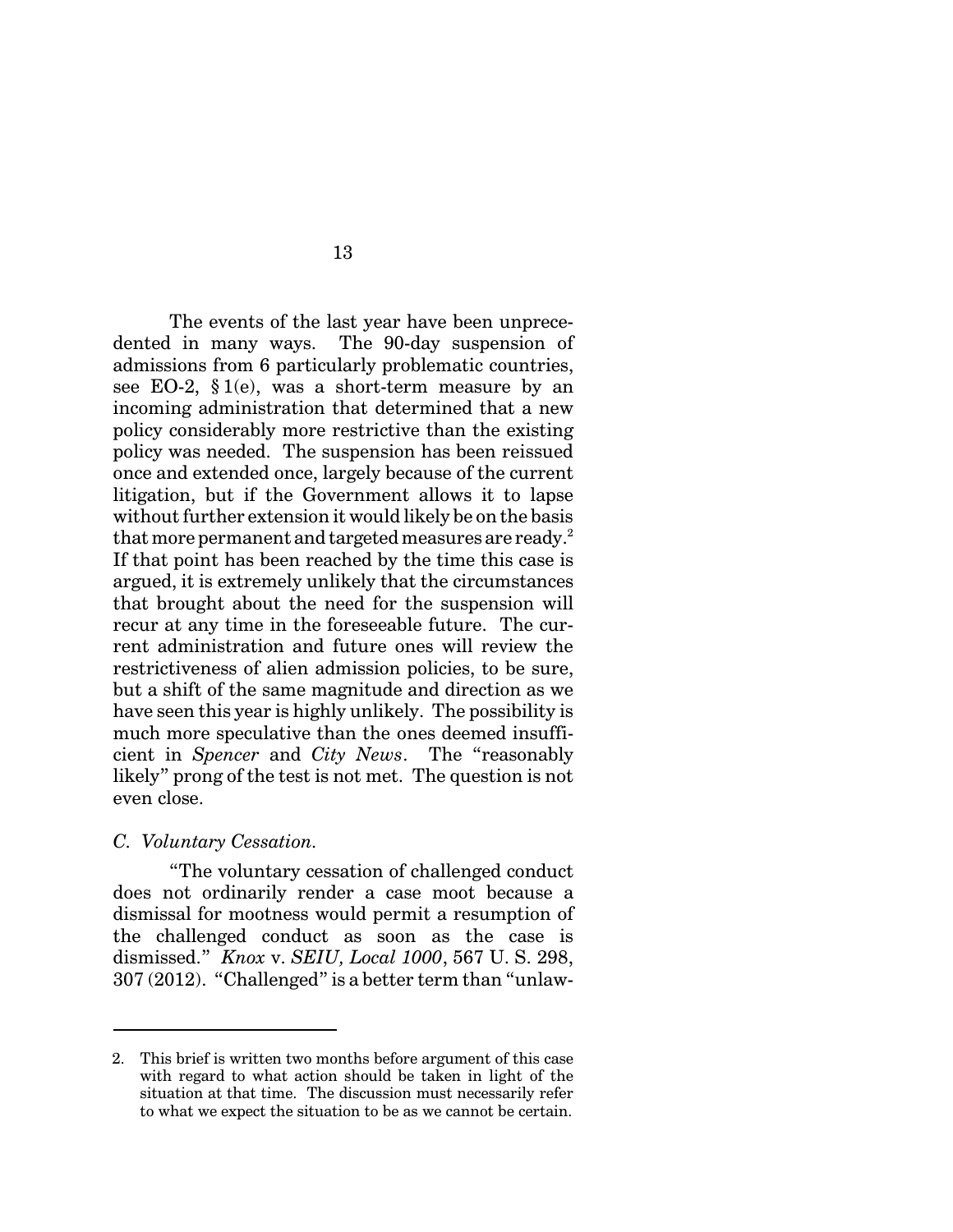ful" for the statement of this rule, cf. *Already, LLC* v. *Nike, Inc.*, 568 U. S. 85, 91 (2013), because the lawfulness of the conduct is necessarily disputed and undetermined at the time the court addresses the threshold question of mootness.

However it is stated, though, the central concern of the rule is manipulation by the party whose conduct is challenged. "Otherwise, a defendant could engage in unlawful conduct, *stop when sued to have the case declared moot*, then pick up where he left off, repeating this cycle until he achieves all his unlawful ends." *Ibid*. (emphasis added). The purpose of the rule suggests a limitation on its scope. "Voluntary cessation" refers to cessation motivated by the litigation with the purpose of having it declared moot. "The voluntary cessation doctrine does not apply when the voluntary cessation of the challenged activity occurs because of reasons unrelated to the litigation." 15 J. Moore et al., Moore's Federal Practice § 101.99[2] (3d ed. 2017).

This Court has not had occasion to squarely address whether the doctrine applies to a voluntary cessation motivated by factors external to the litigation, but the courts of appeals have. "[I]n order for this exception to apply, the defendant's voluntary cessation must have arisen *because* of the litigation." *Public Utilities Commn*. v. *FERC*, 100 F. 3d 1451, 1460 (CA9 1996) (emphasis in original); accord, *O'Connor* v. *Washburn Univ.*, 416 F. 3d 1216, 1221-1222 (CA10 2005); *E. I. Du Pont de Nemours & Co.* v. *Invista B. V.*, 473 F. 3d 44, 47 (CA2 2006).

"Circuit courts have routinely held that the voluntary cessation exception is not invoked when the challenged conduct ends because of an event that was scheduled before the initiation of the litigation, and is not brought about or hastened by any action of the defendant." *ACLU of Massachusetts* v. *U. S. Conference*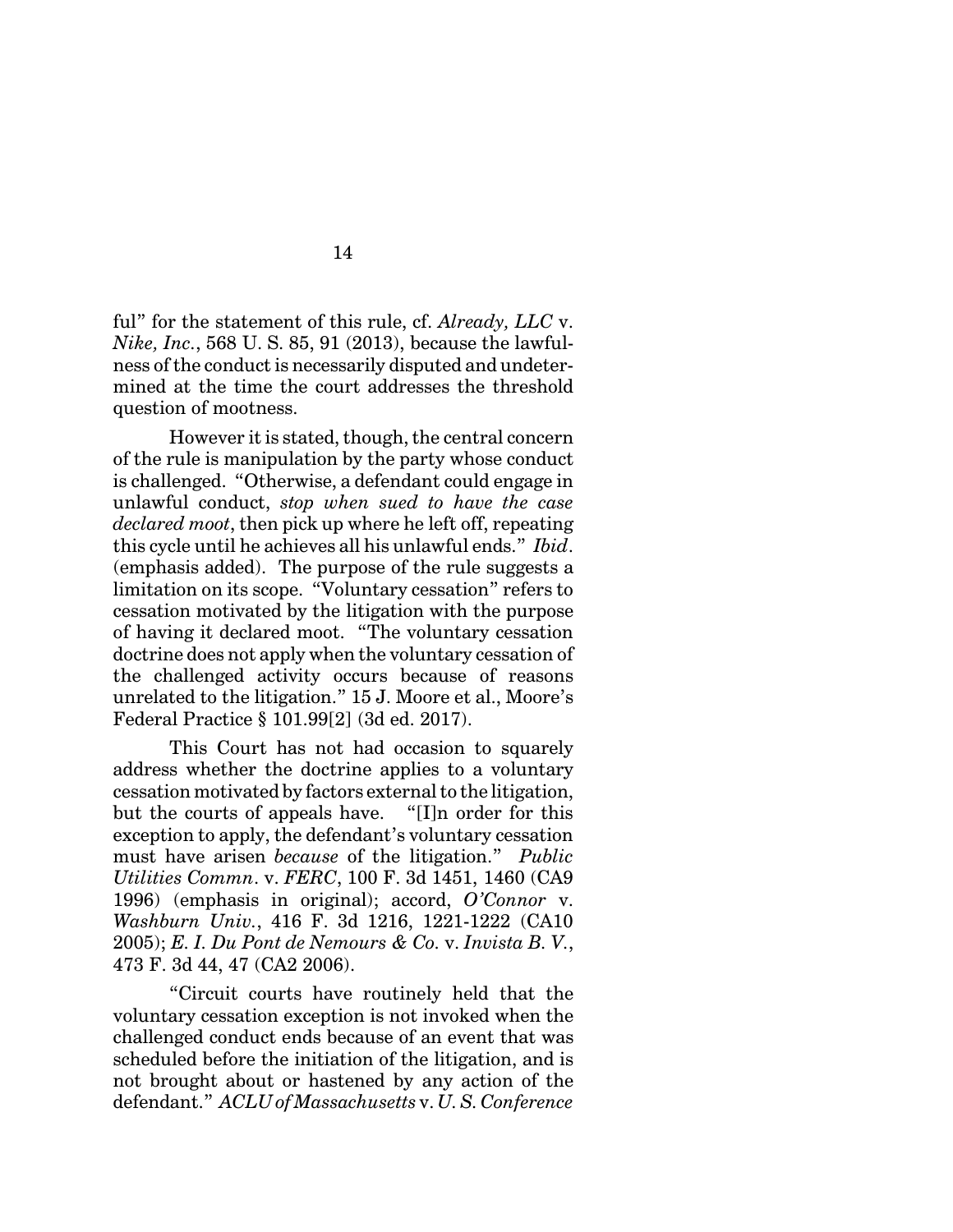*of Catholic Bishops*, 705 F. 3d 44, 55 (CA1 2013). In that case, the challenged contract had been completed and expired, and the tax dollars at issue had already been spent. The government's new grants to different grantees did not involve the underlying issue. See *id*., at 53-54. "This, in our view, is not a case of voluntary cessation so as to invoke the exception." *Id*., at 55. Similarly, in *O'Connor*, the challenged art exhibition ended on schedule "through the normal course of events," not because of the litigation, and the voluntary cessation doctrine did not apply. See 416 F. 3d, at 1221-1222.

15

In the present case, the Government has intended from the beginning that the suspension of entries from the named countries be a temporary 90 day measure. The government action in response to the litigation has been to extend the termination date, the opposite of the concern behind the "voluntary cessation" doctrine. The doctrine does not apply, so the Court need not ask if its test is met. Even if the test did apply, though, the test would be met. For the reasons stated in the previous section, it "could not reasonably be expected" that a new restriction of this type will be imposed in the foreseeable future, and speculation to that effect is not sufficient to avoid mootness. See *Already, LLC*, 568 U. S., at 92.

## **III. The decisions of the courts of appeals should be vacated under** *Munsingwear***.**

"When a [federal] civil suit becomes moot pending appeal," this Court's " 'established' (though not exceptionless) practice . . . is to vacate the judgment below." *Camreta* v. *Greene*, 563 U. S. 692, 712 (2011) (citing *United States* v. *Munsingwear*, 340 U. S. 36, 39 (1950)). Indeed, this was already "established practice"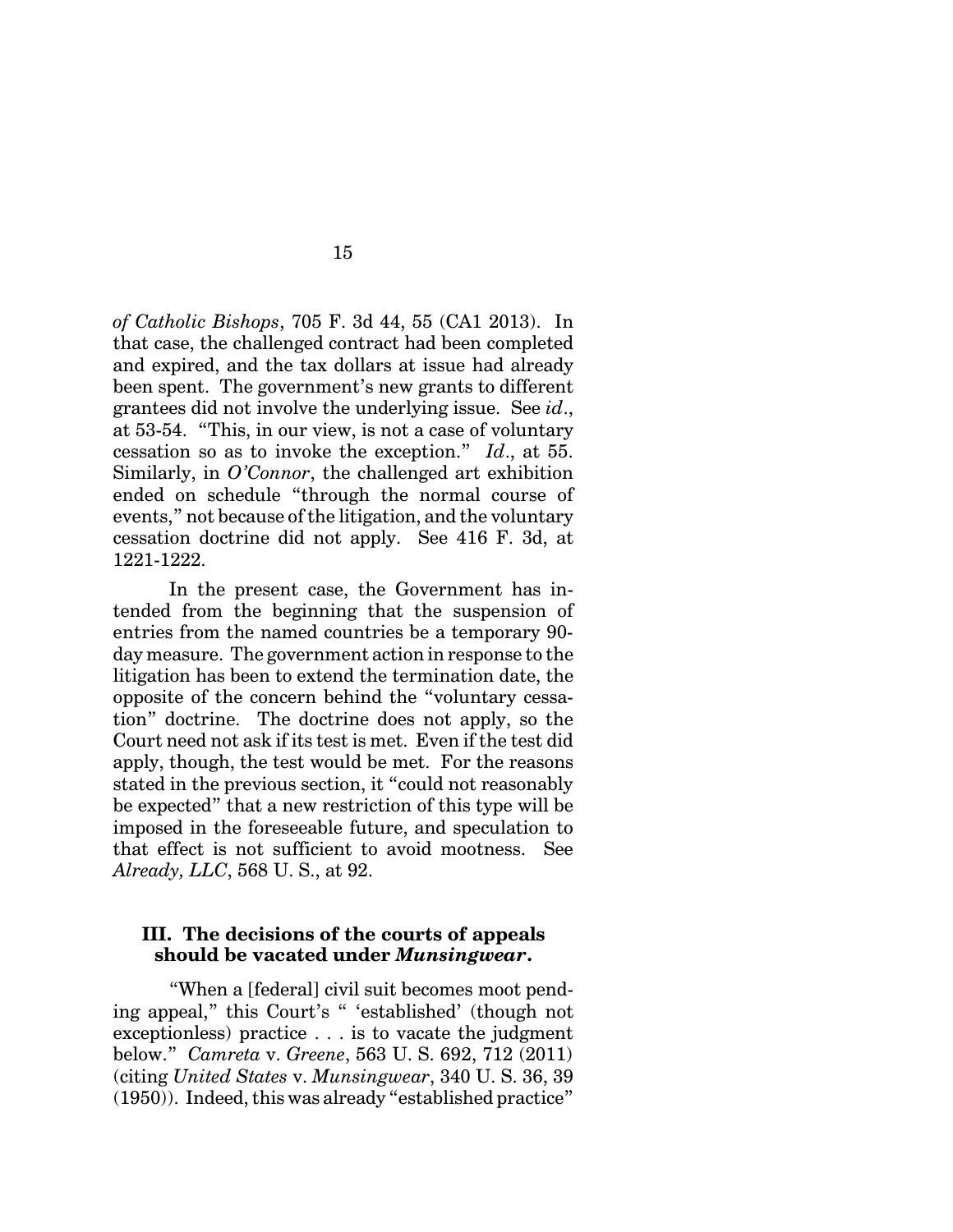in 1950. *Munsingwear* cited a long string of cases going back to the nineteenth century. See *United States* v. *Munsingwear*, 340 U. S. 36, 39, and n. 2 (1950); *New Orleans Flour Inspectors* v. *Glover*, 161 U. S. 101, 103 (1896).

This Court "normally . . . vacate[s] the lower court judgment in a moot case because doing so 'clears the path for future relitigation of the issues between the parties,' preserving 'the rights of all parties,' while prejudicing none 'by a decision which . . . was only preliminary.' " *Alvarez* v. *Smith*, 558 U. S. 87, 94 (2009) (quoting *Munsingwear*, 340 U. S., at 40). That is, vacatur is the rule, and letting the lower court decision stand is the exception. There is no ground for making an exception in this case.

There is much to be said for clearing the path in this case. Foreign affairs have long been recognized as a particularly sensitive area where courts must tread carefully. See *Chicago & Southern Air Lines, Inc.* v. *Waterman S. S. Corp.*, 333 U. S. 103, 111-112 (1948); see also *Holder* v. *Humanitarian Law Project*, 561 U. S. 1, 33-36 (2010). "Energy in the executive" was recognized as essential from the beginning. See The Federalist No. 70, p. 423 (C. Rossiter ed. 1961) (A. Hamilton). The sensitive separation of powers implications make a compelling case for decision by this Court. See Pet. for Cert. 33-34. Yet the merits cannot be decided by this Court because the case is moot. If the Government was entitled to free itself from the binding effect of an unreviewable decision of a lower court regarding price control formulas on underwear, see *Munsingwear*, 340 U. S., at 40-41, then it surely is entitled to do so regarding the authority of the President to take steps he deems necessary for protection of the nation and its people from terrorism.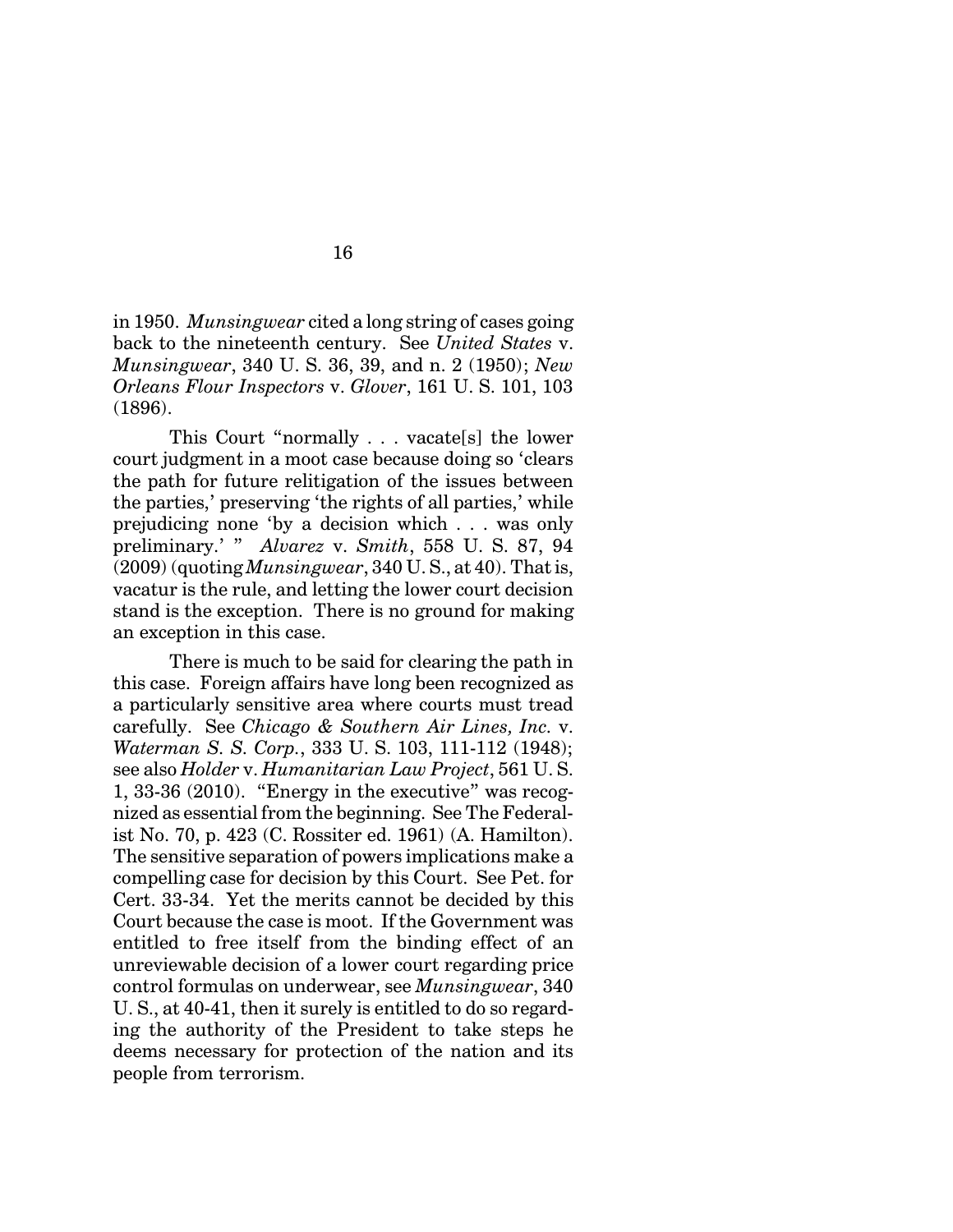Vacatur must be granted when mootness results from circumstances that are not attributable to either party ("happenstance") or are attributable to the unilateral action of the party who prevailed in the lower court. See *U. S. Bancorp Mortgage Co*. v. *Bonner Mall Partnership*, 513 U. S. 18, 23 (1994). A nonprevailing party who agreed to settle the litigation, however, "voluntarily forfeited his legal remedy . . . thereby surrendering his claim to the equitable remedy of vacatur." *Id*., at 25.

This emphasis on voluntariness bears a strong resemblance to the "voluntary cessation" doctrine described in Part II C, *supra*. Not surprisingly, *Alvarez* v. *Smith*, 558 U. S. 87 (2009), comes to a position very similar to the consensus of the court of appeals decisions on that doctrine. The voluntary action needed to forfeit the remedy of vacatur must have a causal link to the present case. In *U. S. Bancorp*, the bank settled the case in which the decision had been rendered, while in *Alvarez* the local officials were sued in federal court while forfeiture actions proceeded in state court. See *id*., at 95-96. The "federal case played no significant role in the termination of the separate state-court proceedings" and return of the property. See *id*., at 96- 97. From this determination, *Alvarez* concluded, the "ordinary practice" should be followed, vacating the decision and " 'clear[ing] the path' " under *Munsingwear*.

*Alvarez* notes *Munsingwear* itself as an example of mootness being caused by an act of the nonprevailing party without forfeiting the vacatur remedy. See *id*., at 96. Injunctive relief became moot when the company's products were decontrolled on November 12, 1946. See *Fleming* v. *Munsingwear, Inc.*, 162 F. 2d 125, 127 (CA8 1947). The obvious reason is that the war was over along with the inflationary pressures that justified price